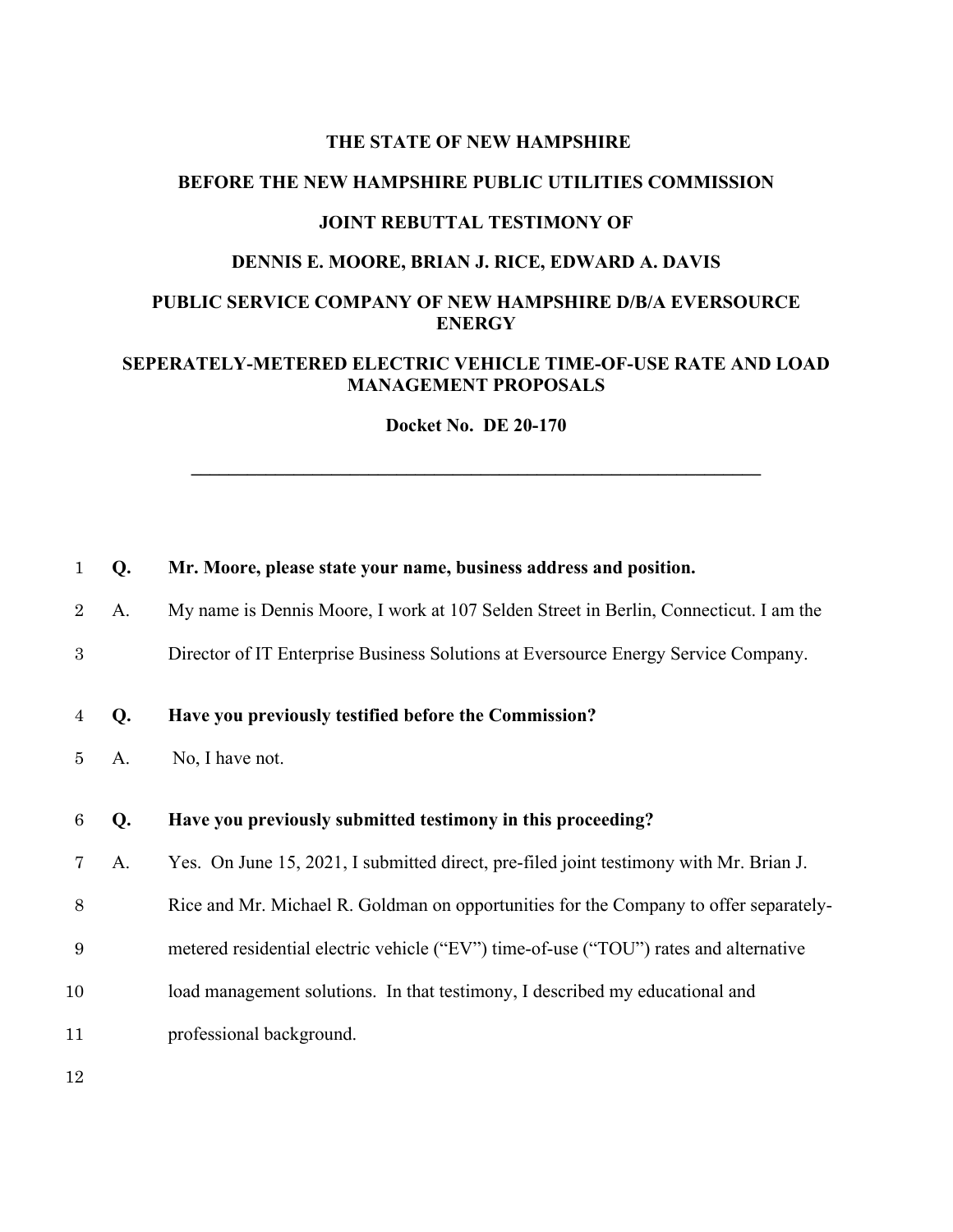| $\mathbf{1}$     | Q. | Mr. Rice, please state your name, business address and position.                         |
|------------------|----|------------------------------------------------------------------------------------------|
| $\overline{2}$   | A. | My name is Brian J. Rice. My business address is 247 Station Drive, Westwood, MA         |
| $\boldsymbol{3}$ |    | 02090. My position is Manger, Regulatory Projects at Eversource Energy Service           |
| $\overline{4}$   |    | Company.                                                                                 |
| $\overline{5}$   | Q. | Have you previously testified before the Commission?                                     |
| $\,6$            | A. | Yes, in Docket No. DE 19-197, the Statewide Multi-use Online Energy Data Platform. I     |
| 7                |    | have also submitted testimony in several Commission dockets, including the Company's     |
| 8                |    | Electric Vehicle ("EV") make-ready infrastructure proposal filed in Docket No. DE 19-    |
| $9\,$            |    | 057, which opened Docket No. DE 21-078.                                                  |
| 10               | Q. | Have you previously submitted testimony in this proceeding?                              |
| 11               | A. | Yes. On June 15, 2021, I submitted direct, pre-filed joint testimony with Mr. Dennis E.  |
| $12\,$           |    | Moore and Mr. Michael R. Goldman on opportunities for the Company to offer               |
| 13               |    | separately-metered residential electric vehicle ("EV") time-of-use ("TOU") rates and     |
| 14               |    | alternative load management solutions. In that testimony, I described my educational and |
| $15\,$           |    | professional background.                                                                 |
| 16               | Q. | Mr. Davis, please state your name, business address and position.                        |
| 17               | A. | My name is Edward A. Davis. My business address is 107 Selden Street, Berlin, CT         |
| 18               |    | 06037. My position is Director, Rates at Eversource Energy Service Company and in that   |
| 19               |    | position I provide rate and tariff related services to the operating companies of        |
| 20               |    | Eversource Energy including Public Service Company of New Hampshire d/b/a                |
| 21               |    | Eversource Energy ("Eversource" or "the Company").                                       |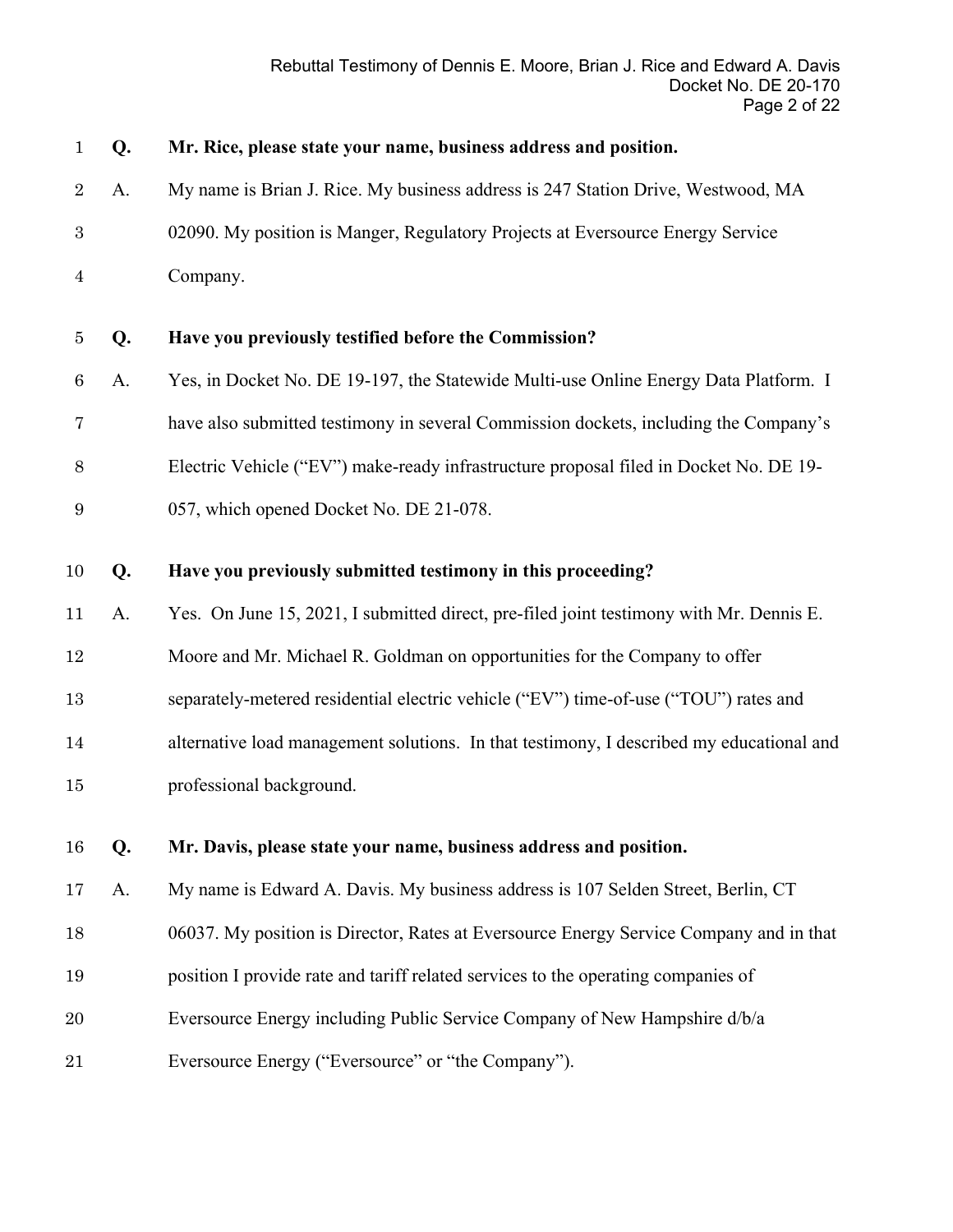| $\mathbf{1}$     | Q. | Have you previously testified before the Commission?                                     |
|------------------|----|------------------------------------------------------------------------------------------|
| $\overline{2}$   | A. | Yes. I have on many occasions testified before the Commission on behalf of Eversource,   |
| $\boldsymbol{3}$ |    | and at the state utility commissions in Connecticut and Massachusetts on behalf of other |
| $\overline{4}$   |    | Eversource Energy affiliates on rate related matters.                                    |
| 5                | Q. | Have you previously submitted testimony in this proceeding?                              |
| $\,6$            | A. | Yes. On June 15, 2021, I submitted direct, pre-filed testimony on separately-metered     |
| 7                |    | residential electric vehicle EV TOU rate designs. In that testimony, I summarize my      |
| $8\,$            |    | educational and professional background.                                                 |
| 9                | Q. | What is the purpose of this testimony?                                                   |
|                  |    |                                                                                          |
| 10               | A. | The purpose of our testimony is to address several recommendations regarding EV rate     |
| 11               |    | design included in the testimony of the New Hampshire Department of Energy ("DOE")       |
| 12               |    | and the jointly-filed testimony of Clean Energy New Hampshire and the Conservation       |
| 13               |    | Law Foundation ("CENH-CLF"). Specifically, our rebuttal testimony responds to            |
| 14               |    | assertions regarding the Company's metering and billing systems, certain elements of     |
| $15\,$           |    | implementing a separately-metered residential EV TOU rate, and proposals for high-       |
| 16               |    | demand draw commercial EV rates.                                                         |
| 17               | I. | <b>METERING AND BILLING SYSTEMS</b>                                                      |
| 18               | Q. | Please summarize the Company's ability to utilize current metering and enterprise        |
|                  |    |                                                                                          |
| 19               |    | systems to support EV TOU rates, as well as any necessary changes, the reasons for       |
| 20               |    | those changes, and what it would require to implement those changes.                     |

 A. The Company is currently able to make time-varying rates available to customers, but implementation of new rate structures such as the one outlined by the guidance in Order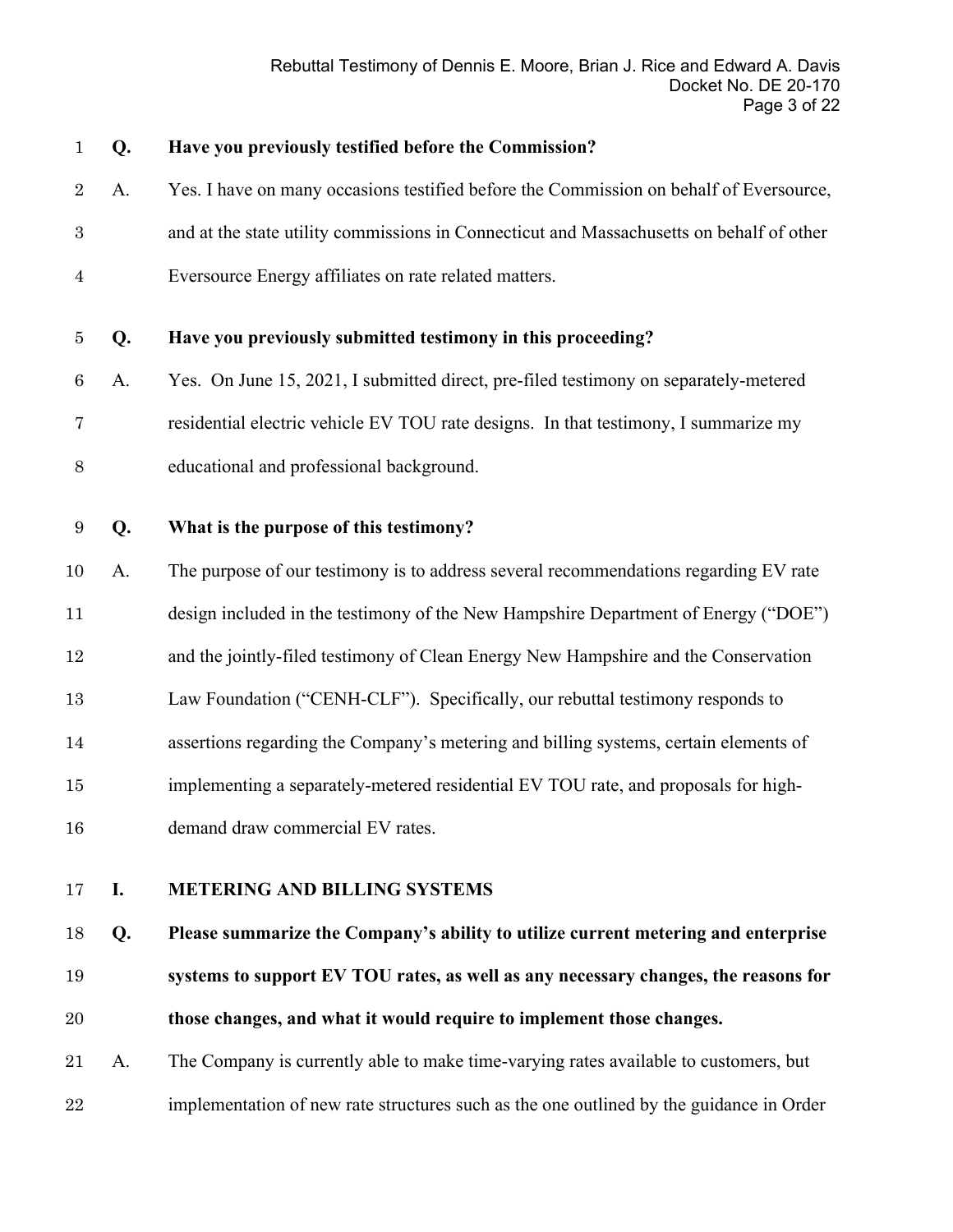| $\mathbf{1}$     |    | No. 26,394, or those suggested in DOE's testimony, will require costly updates to          |
|------------------|----|--------------------------------------------------------------------------------------------|
| $\sqrt{2}$       |    | enterprise systems, as there are a number of technical differences between current         |
| $\boldsymbol{3}$ |    | enterprise system design and what is required to provide the rate design proposals at      |
| $\overline{4}$   |    | issue. Eversource expects that it could reasonably install interval meters with cellular   |
| $\bf 5$          |    | communications capability in order to measure and retrieve data necessary to bill a three- |
| $\,6\,$          |    | period rate consistent with the rate design guidance provided by the Commission in Order   |
| $\overline{7}$   |    | No. 26,394. However, the Company would need to undertake updates to its meter data         |
| $8\,$            |    | management system, billing system and other back-office systems which were not             |
| 9                |    | originally designed to support multi-period, seasonal TOU rates as outlined in Order No.   |
| 10               |    | 26,394 and DOE's testimony. As discussed in our original testimony, given that the         |
| 11               |    | three-period TOU structure outlined by the Commission is substantially different from      |
| 12               |    | any rate currently offered by the Company, the system changes would be relatively          |
| 13               |    | extensive, requiring expenditures of up to \$9 million to complete, and would require a    |
| 14               |    | level of effort of many months.                                                            |
| 15               |    |                                                                                            |
| 16               | Q. | Please summarize recommendations of DOE and ChargePoint regarding the                      |
| 17               |    | Company's metering and enterprise systems?                                                 |
| 18               | A. | DOE has acknowledged the technological, logistical and cost challenges a three-period      |

 rate presents, and therefore has based the rate design recommendations in their testimony on an assumption that the Company would be able to more readily implement two-period [1](#page-3-0) rate structures<sup>1</sup>. This assumption by DOE was based on the observation that other Eversource affiliates presently offer rates with peak and off-peak differentiation of

<span id="page-3-0"></span>Direct Testimony of Sanem Sergici at Bates 16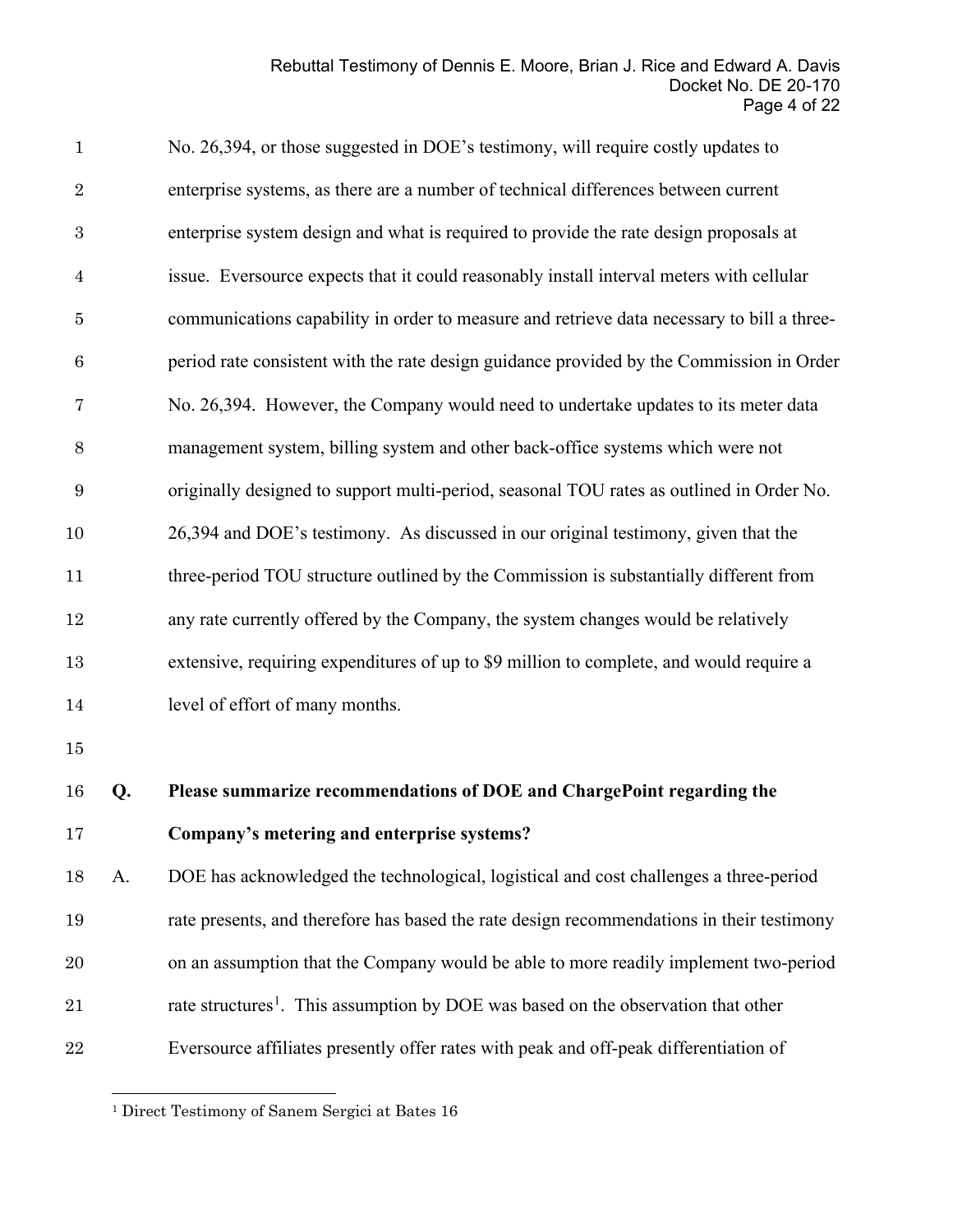| $\mathbf{1}$   |    | certain rate components. ChargePoint similarly recognizes that Eversource's current          |
|----------------|----|----------------------------------------------------------------------------------------------|
| $\overline{2}$ |    | billing and other enterprise systems may complicate near-term implementation of a three-     |
| 3              |    | period EV TOU rate. ChargePoint responded positively to Eversource's expectations that       |
| $\overline{4}$ |    | there will be future opportunities to offer a larger variety of rate options to EV customers |
| $\bf 5$        |    | as a result of more comprehensive updates to the Company's enterprise billing and data       |
| $\,6\,$        |    | management systems <sup>2</sup> . Eversource appreciates that both DOE and ChargePoint are   |
| 7              |    | sensitive to the technological and cost considerations associated with implementation of     |
| $8\,$          |    | new rate structures and agree that consideration of other approaches is appropriate for      |
| 9              |    | accomplishing the same ends without incurring such costs. However, there will be             |
| 10             |    | implementation costs with any new rate offering, particularly time-varying rates. In         |
| 11             |    | response to DOE's suggested rate design offerings presented in testimony, the Company        |
| 12             |    | discusses the anticipated costs of offering new two-period rate options to New Hampshire     |
| 13             |    | EV customers later in this testimony.                                                        |
| 14             |    |                                                                                              |
| 15             | Q. | Please discuss the implications of certain recommendations of CENH-CLF                       |
| 16             |    | regarding the Company's metering and enterprise systems.                                     |
| 17             | A. | The testimony of CENH-CLF contains several assertions which do not reflect an accurate       |
| 18             |    | understanding of the Company's metering and enterprise systems and which are                 |
| 19             |    | important to correct, as they have cost and implementation implications that could have      |

- ramifications to customer bills. In his testimony, Mr. Villareal represents that
- Eversource's current meters are not capable of collecting interval data and that
- <span id="page-4-0"></span>Eversource may not have the communications capability or interoperable systems

Direct Testimony of Matthew Deal at 18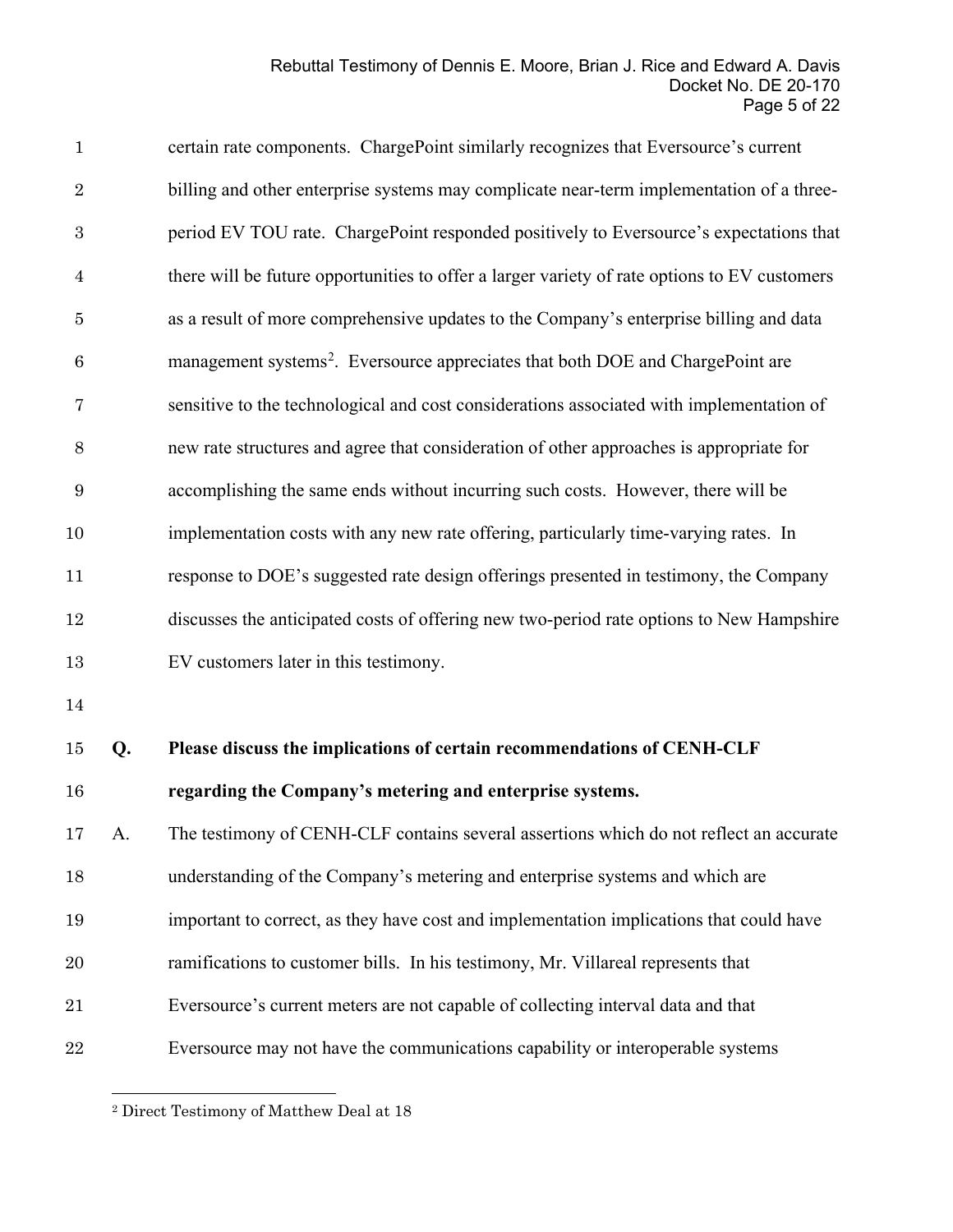| $\mathbf{1}$    |    | necessary to collect and use interval data <sup>3</sup> . However, Eversource explained in response |
|-----------------|----|-----------------------------------------------------------------------------------------------------|
| $\overline{2}$  |    | to DOE 4-005 that it currently procures Hubble (Aclara) KV2c and Honeywell Alpha A3                 |
| $\mathbf{3}$    |    | meters which have the necessary interval data capabilities required for a TOU rate                  |
| $\overline{4}$  |    | offering, and the Company likewise has the ability to read interval meters using MV90xi             |
| $\bf 5$         |    | and a cellular communication network. CENH-CLF recommends the Commission require                    |
| $\,6\,$         |    | the Company to pay for "metering upgrade costs" <sup>4</sup> but the Company has not identified     |
| $\overline{7}$  |    | significant metering upgrade costs, and those meter costs that are proposed have been               |
| $8\,$           |    | generally accounted for in the design of the rate. The majority of costs Eversource                 |
| $9\phantom{.0}$ |    | expects to incur to launch a three-period TOU rate, which totals the previously-                    |
| 10              |    | referenced \$9 million, are not metering upgrade costs. They are costs associated with the          |
| 11              |    | work to program new configurations and processes in the Company's enterprise systems                |
| $12\,$          |    | necessary to support a new rate structure that has more components than any other rate              |
| $13\,$          |    | the Company currently offers.                                                                       |
| 14              |    |                                                                                                     |
| 15              | Q. | Please describe in further detail the changes to enterprise systems necessary for the               |
| 16              |    | implementation of new three-period EV TOU rates?                                                    |
| 17              | A. | The Company estimated the scope of changes to enterprise systems based on high-level                |
| 18              |    | business requirements for offering a three-period EV TOU rate to residential customers.             |
| 19              |    | The project scope was summarized in the Company's response to DOE 2-019 and                         |

includes:

<span id="page-5-0"></span>Direct Testimony of Christopher R. Villarreal at 25 and 27

<span id="page-5-1"></span>*Ibid at 28*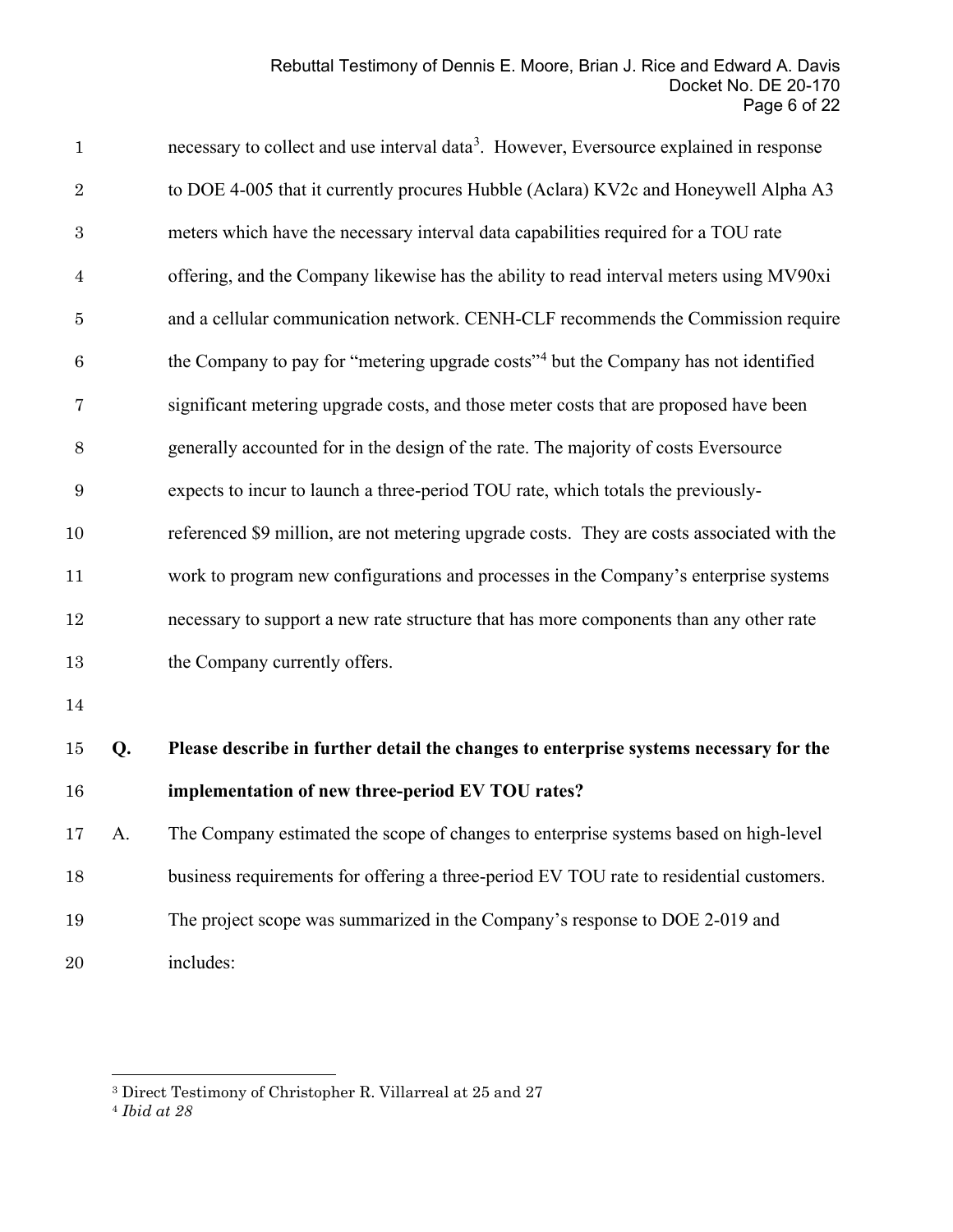| $\mathbf{1}$     |    | Updates to the Company's meter data management system (MV90xi) necessary to                |
|------------------|----|--------------------------------------------------------------------------------------------|
| $\sqrt{2}$       |    | generate a billing determinant file for a new three-period EV TOU rate.                    |
| $\boldsymbol{3}$ |    | Numerous updates to utilize Meter Bill Tracker for multi-period data transfer with         |
| 4                |    | the Company's C2 billing system, the system used for residential and small                 |
| 5                |    | business customers.                                                                        |
| $\,6\,$          |    | Creation of new meter and usage configurations, service plans, and changes to bill         |
| 7                |    | file in C2 to support printing bills with the new rate structure.                          |
| 8                |    | Modification of the EDI files sent to competitive suppliers to include three-part          |
| $\boldsymbol{9}$ |    | usage.                                                                                     |
| 10               |    | These updates and related elements of the project scope to make a three-period             |
| 11               |    | separately-metered EV TOU rate available to customers are considerably complex and         |
| 12               |    | labor-intensive, and constitute a majority of the estimated \$9 million in costs.          |
| 13               |    |                                                                                            |
| 14               | Q. | Why are the Company's enterprise systems not already designed to support three-            |
| 15               |    | period TOU rates or other advanced structures?                                             |
| 16               | A. | The Company's current enterprise systems have been developed to meet the needs of          |
| 17               |    | customers while also minimizing costs ultimately passed on to customers. Eversource        |
| 18               |    | has sought to prudently manage enterprise IT costs by utilizing industry-standard          |
| 19               |    | solutions and maximizing the use of current systems to defer more significant enterprise   |
| 20               |    | IT investments. Eversource has effectively utilized the current C2 system to serve         |
| 21               |    | customers since 2007 and been able to defer investments to replace other systems for       |
| 22               |    | longer periods. Customer interest in more sophisticated rate options has historically been |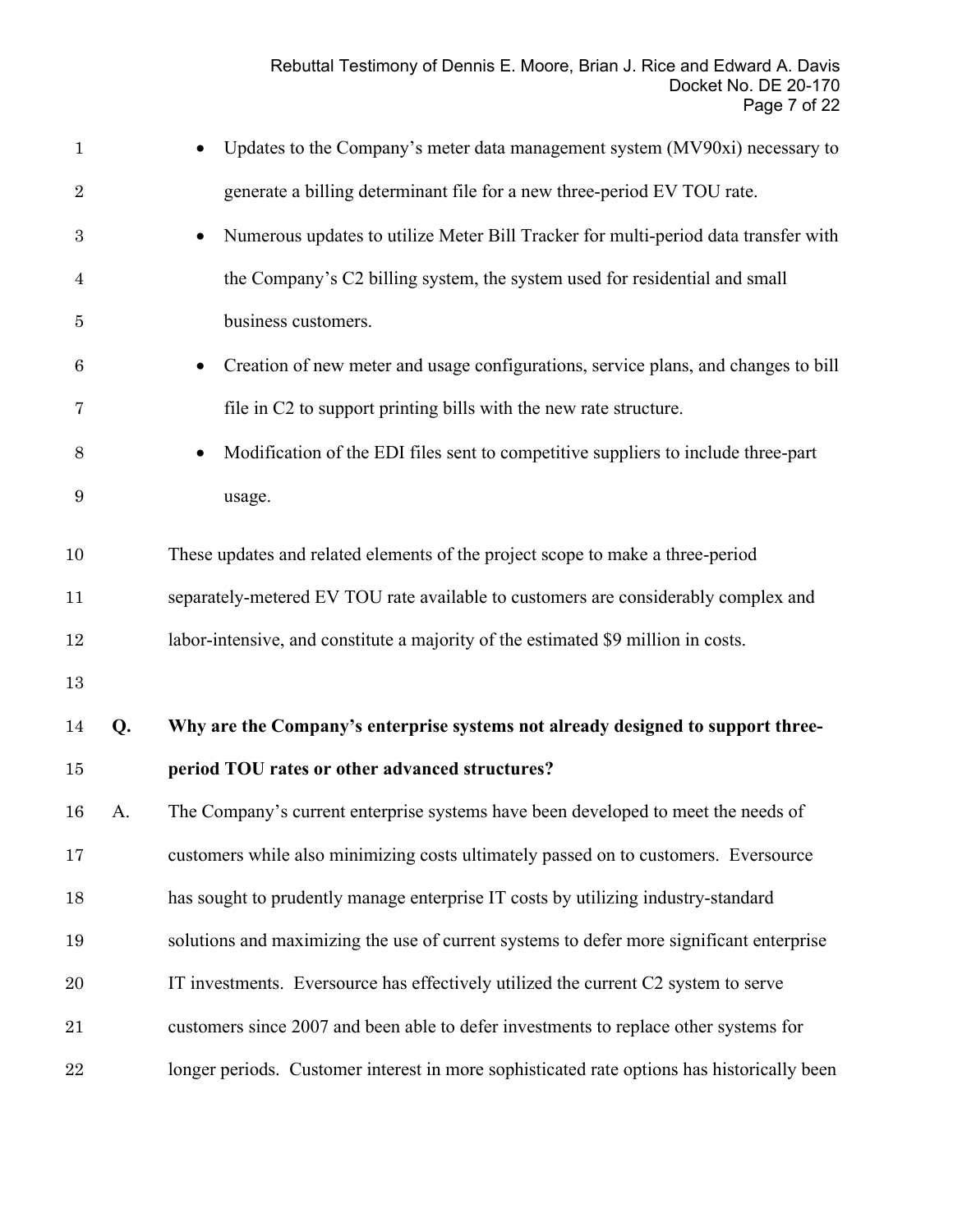| $\mathbf{1}$     |    | limited. The Company currently offers a residential time-varying rate (R-OTOD) that         |
|------------------|----|---------------------------------------------------------------------------------------------|
| $\sqrt{2}$       |    | only has approximately 43 customers enrolled and Eversource affiliates have historically    |
| $\boldsymbol{3}$ |    | observed similar low interest by customers in optional TOU rates. While Eversource          |
| $\overline{4}$   |    | expects the general trend of deploying and piloting new rate designs to continue to         |
| $\bf 5$          |    | progress among utilities, non time-varying rate structures such as those offered by the     |
| $\,6$            |    | Company have been and are still today most prevalent in the industry. As a result, many     |
| 7                |    | of the utility enterprise solutions previously purchased or licensed by the Company, and    |
| $8\,$            |    | which still support customer service, have not included the functionality to support        |
| $9\,$            |    | advanced rate structures without additional modification.                                   |
| 10               |    |                                                                                             |
| 11               | Q. | Are future enterprise IT initiatives expected to expand opportunities to offer new          |
| $12\,$           |    | and advanced rate options?                                                                  |
| 13               | A. | Yes. Consistent with the directives of the respective state agencies throughout all service |
| 14               |    | territories, Eversource Energy anticipates undertaking enterprise IT initiatives in the     |
| 15               |    | coming years that are expected to expand opportunities to serve customers in an             |
| 16               |    | increasingly sophisticated energy marketplace and meet the evolving energy needs of the     |
| 17               |    | New England region. Eversource Energy affiliates have filed proposals for                   |
| 18               |    | comprehensive, customer-focused initiatives to deploy advanced metering in                  |
| 19               |    | Massachusetts and Connecticut, and the Company is assessing the feasibility of              |
| 20               |    | deploying advanced metering in New Hampshire pursuant the Settlement Agreement on           |
| 21               |    | Permanent Distribution Rates approved by the Commission in Docket No. DE 19-057. In         |
| 22               |    | addition to investments in metering and communications infrastructure, advanced             |
| 23               |    | metering initiatives are planned to include launch of a new enterprise Customer             |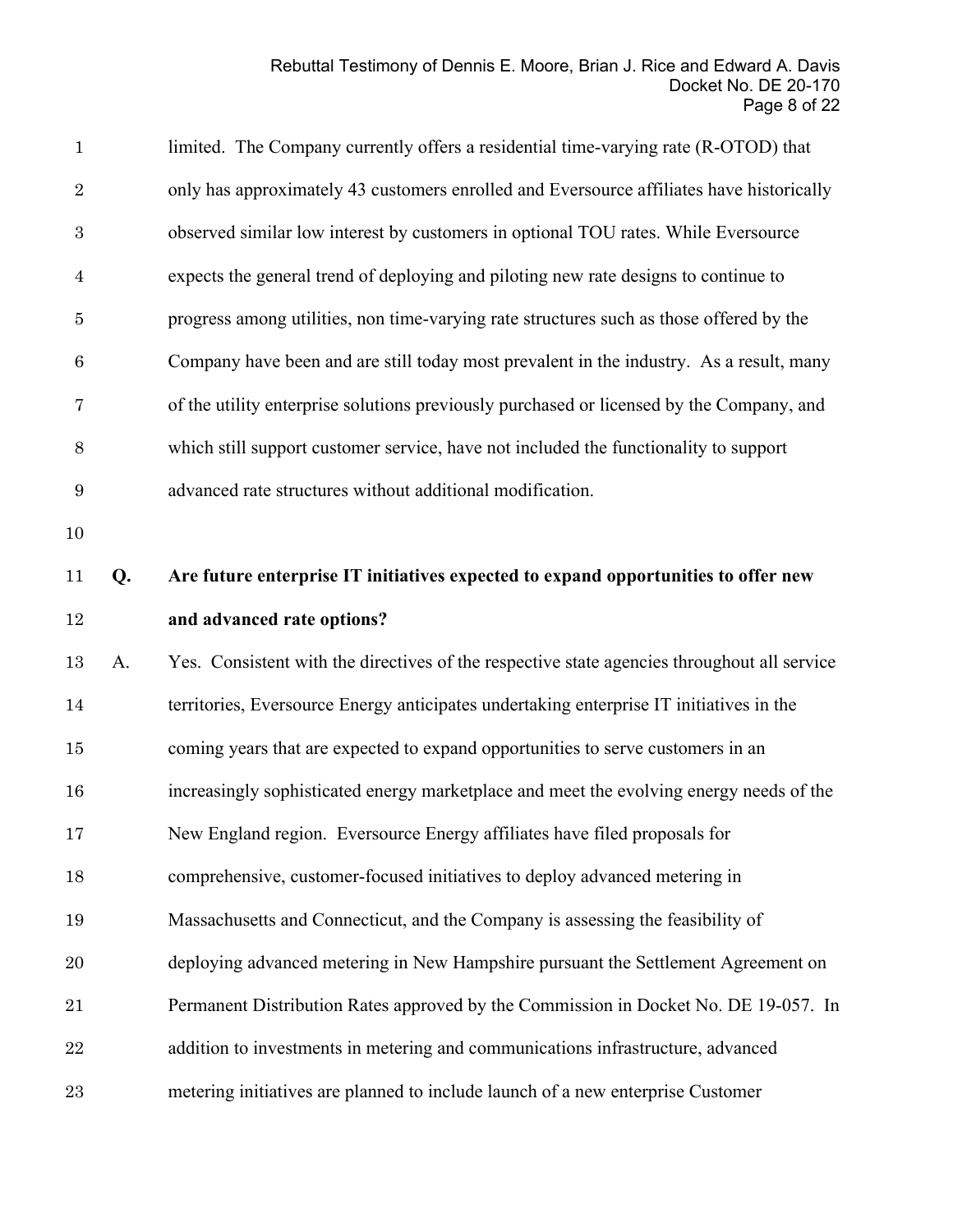| $\mathbf{1}$     |    | Information System (CIS) that, when complete, is expected to better enable new rate      |
|------------------|----|------------------------------------------------------------------------------------------|
| $\sqrt{2}$       |    | design options as compared to current systems. It is important for these enterprise IT   |
| $\boldsymbol{3}$ |    | initiatives to be strategically planned, approved by regulators and prudently managed to |
| $\overline{4}$   |    | ensure the Company can update enterprise systems at the lowest possible cost while also  |
| $\bf 5$          |    | maximizing efficiencies with operational improvements and expansion of customer          |
| $\,6$            |    | options.                                                                                 |
| 7                |    |                                                                                          |
| $8\,$            |    | Eversource believes that the best outcomes for customers will result from this           |
| 9                |    | comprehensive approach to enterprise system upgrades that advance regulatory and         |
| 10               |    | policy objectives while delivering a broader range of customer and operational benefits. |
| 11               |    | This approach to enterprise IT management stands in contrast to implementing new         |
| 12               |    | separately-metered EV TOU rates in the near-term. Implementing new EV TOU rates          |
| 13               |    | outside the context of larger enterprise system upgrades would serve a narrow purpose    |
| 14               |    | while incurring avoidable and possibly unnecessary costs. Investments incurred to        |
| $15\,$           |    | implement either the three-period EV TOU rate or the alternatives presented in DOE's     |
| 16               |    | testimony will currently only serve a limited number of customers and are also likely to |
| 17               |    | be substantially abandoned upon deployment of new enterprise systems as either           |
| 18               |    | redundant or obsolete.                                                                   |
| 19               |    |                                                                                          |
| 20               | Q. | Is there a near-term solution for offering EV TOU rates to customers at a lower          |
| 21               |    | cost?                                                                                    |
| 22               | A. | Potentially. Eversource Energy affiliates utilize some of the same enterprise systems to |
|                  |    |                                                                                          |

offer rates with more basic TOU structures for limited rate components. The Company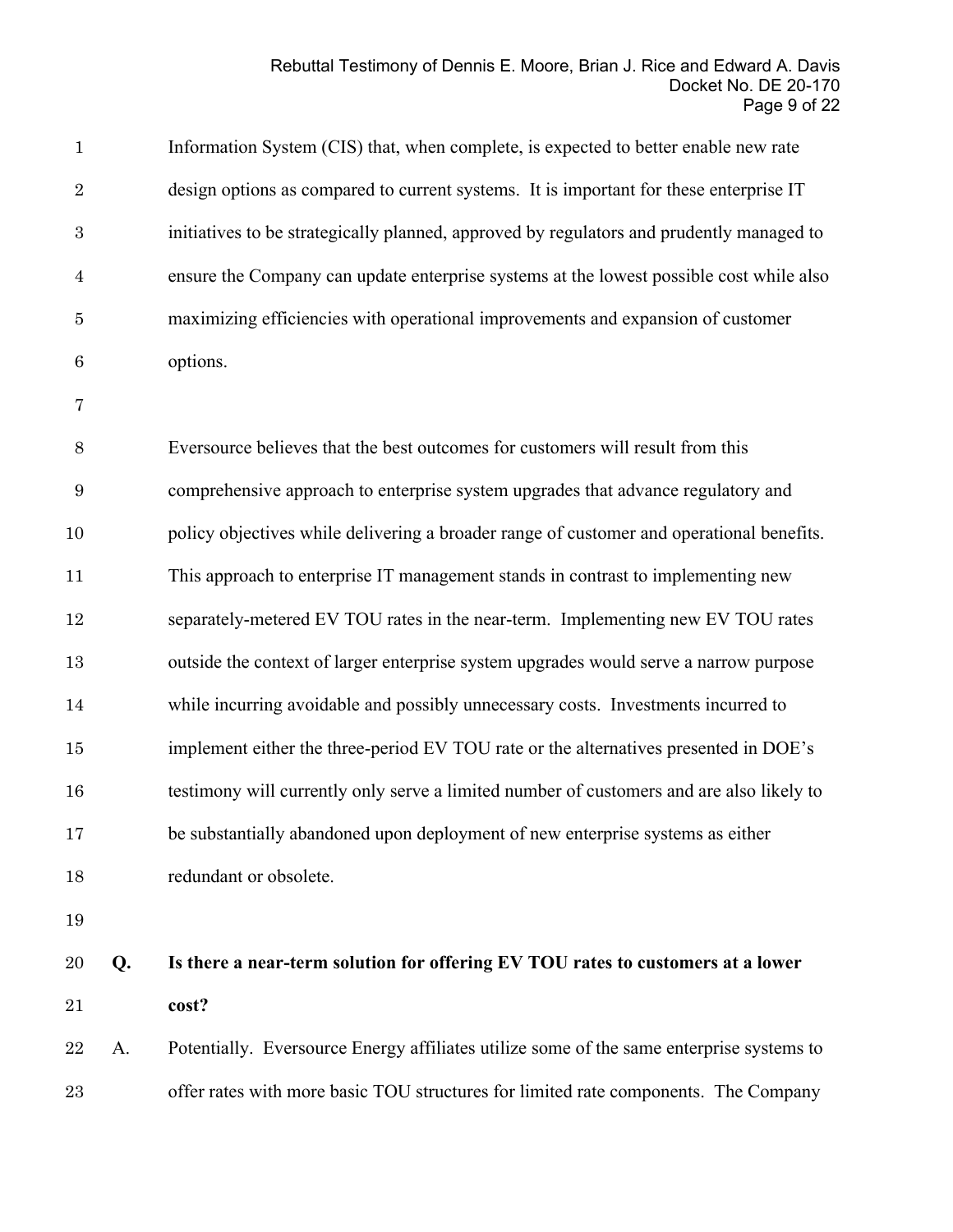| $\mathbf{1}$     |    | also offers a Residential Time-of-Day rate for which it has proposed changes, such as a           |
|------------------|----|---------------------------------------------------------------------------------------------------|
| $\overline{2}$   |    | reduced peak period, currently under review in Docket No. DE 21-119 that may be able              |
| $\boldsymbol{3}$ |    | to serve as a form of transition rate for EV customers. <sup>5</sup> It would be possible for the |
| $\overline{4}$   |    | Company to better utilize existing system capabilities if it were to offer an EV TOU rate         |
| $\bf 5$          |    | that mirrored these existing offerings by utilizing the same time periods and providing           |
| $\,6$            |    | time-differentiated pricing limited to the same rate components as other rate options             |
| $\overline{7}$   |    | currently supported by enterprise systems. Currently applicable TOU rate plans                    |
| $8\,$            |    | supported by Eversource Energy and its affiliates include only peak and off-peak pricing          |
| $9\,$            |    | for some, but not all, components of service (e.g. distribution, transmission, supply).           |
| 10               |    | Current rate plans that provide TOU pricing for supply costs are also limited to customers        |
| 11               |    | taking default energy service from the utility. Competitive suppliers that bill customers         |
| $12\,$           |    | directly on a pass-through basis may offer TOU pricing under any terms to which                   |
| 13               |    | customers agree, but Eversource systems do not support complete billing of TOU rates on           |
| 14               |    | behalf of competitive suppliers or community aggregations.                                        |
| 15               |    |                                                                                                   |
| 16               | Q. | What's the estimated cost of implementing a separately-metered EV TOU rate that                   |
| 17               |    | mirrors existing Eversource Energy rate structures?                                               |
| 18               | A. | An EV TOU rate which is a direct copy of other current rate offerings would require               |
| 19               |    | much more limited updates to enterprise systems, and therefore result in lower costs and          |
| 20               |    | level of effort to implement. Eversource estimates that an EV TOU rate modeled on Rate            |
| 21               |    | 7 of The Connecticut Light & Power Company could be implemented with system                       |

<span id="page-9-0"></span> Testimony and attachments of E. Davis can be found on the Docket No. DE 21-119 webpage: <https://www.puc.nh.gov/Regulatory/Docketbk/2021/21-119.html>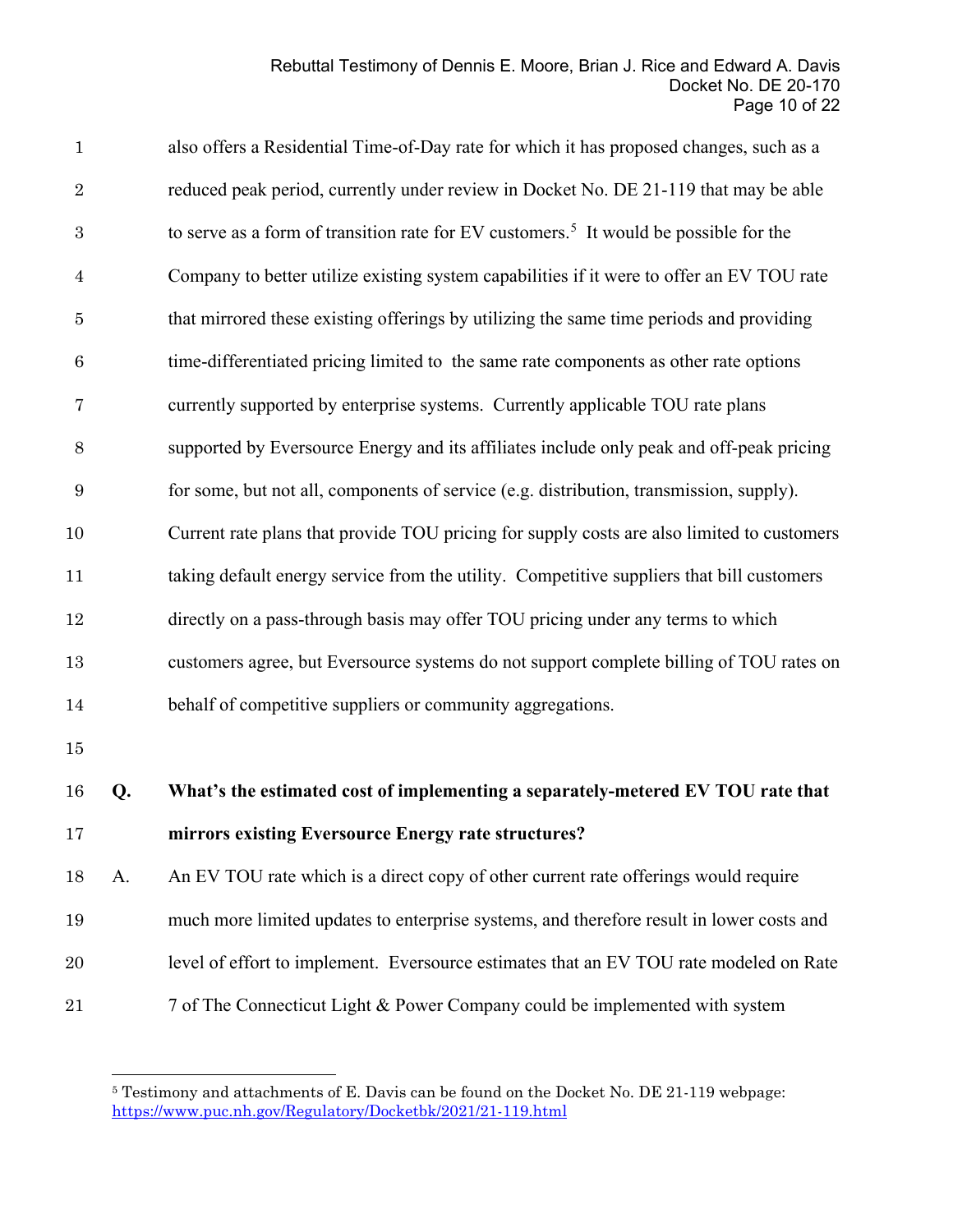| $\mathbf{1}$     |    | changes estimated to cost an order of magnitude less to complete compared with a three-       |
|------------------|----|-----------------------------------------------------------------------------------------------|
| $\overline{2}$   |    | period EV TOU rate. Such a rate would offer peak and off-peak pricing for supply and          |
| $\boldsymbol{3}$ |    | transmission. Distribution rates are not time differentiated under Rate 7. To the extent      |
| $\overline{4}$   |    | that Eversource's two-period residential TOU rate could be adopted, peak and off-peak         |
| 5                |    | pricing would be available only for transmission and distribution.                            |
| $\,6$            |    |                                                                                               |
| 7                | Q. | Does the Company recommend developing the simplified EV TOU rates described                   |
| $8\,$            |    | above for near-term implementation?                                                           |
| 9                | A. | Not at this time. If the Commission finds that immediate availability of separately-metered   |
| 10               |    | EV TOU rates is a priority that merits specific ratepayer-funded utility expenditures and     |
| 11               |    | directs the Company to do so, Eversource would of course take necessary steps to make         |
| 12               |    | these simplified EV TOU rate options available to customers. However, the Company             |
| 13               |    | projects at this time that individual customer savings realized under a separately-metered    |
| 14               |    | residential EV TOU rate may be minimal and insufficient to generate even modest               |
| $15\,$           |    | enrollment or motivate customer behavior. As shown in Exhibit EAD-3 of the Company's          |
| 16               |    | original filing, providing residential customers an opportunity to charge an EV at lower off- |
| 17               |    | peak rates under the proposed three-period EV TOU rate would only position them to save       |
| 18               |    | an average of \$0.31 per month, based on 260 kWh of usage per month. With the time and        |
| 19               |    | expense required to enroll in a separate EV-only service offsetting already minimal           |
| 20               |    | savings, it's likely many will decline to make such an investment without a true incentive    |
| 21               |    | to do so. Eversource notes that while Liberty Utilities has made an existing TOU rate         |
| 22               |    | structure available for separately-metered EV charging, it has not reported or projected any  |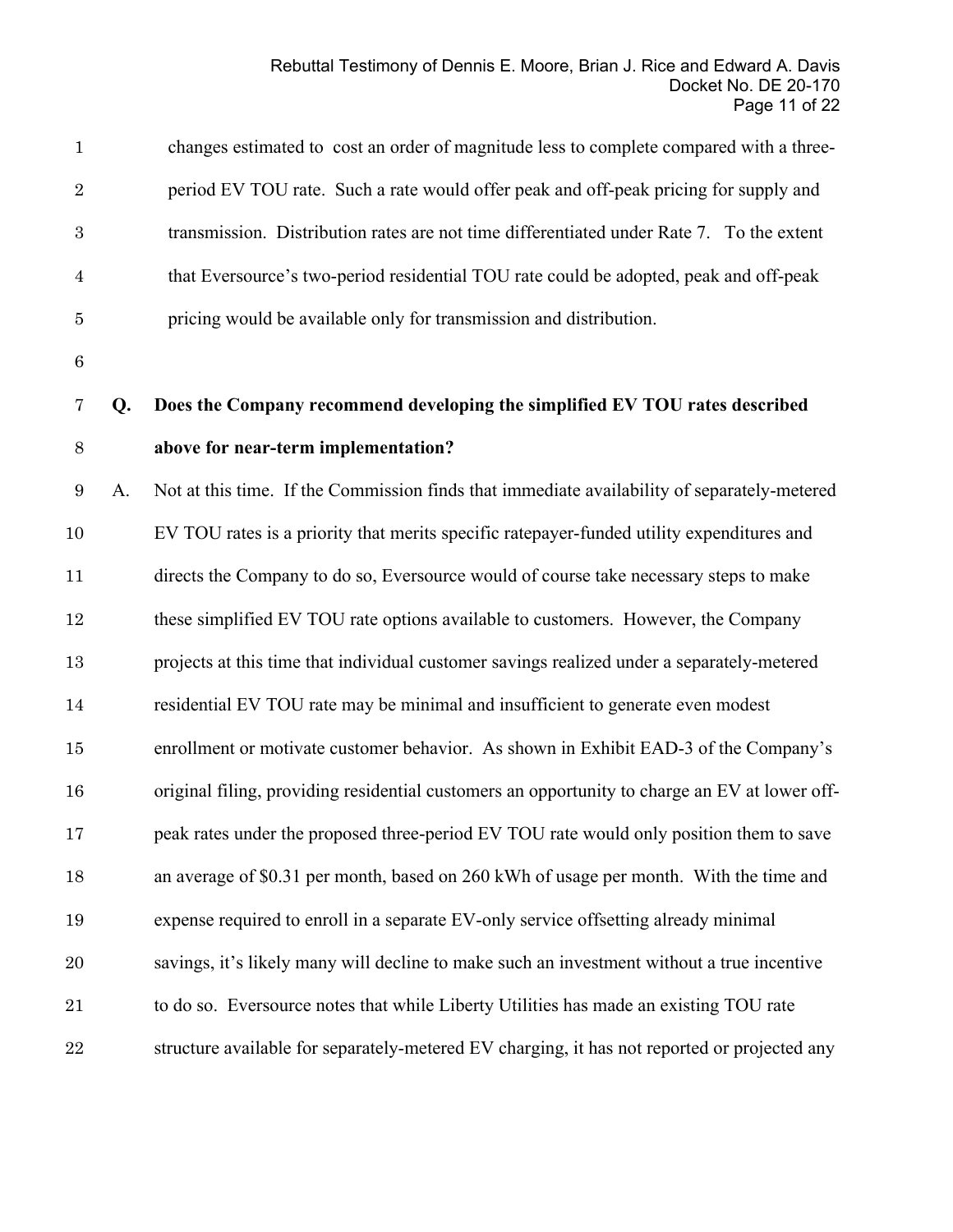| $\mathbf{1}$   | sales from customers enrolled in the rate <sup>6</sup> . The Company has not estimated the level of |
|----------------|-----------------------------------------------------------------------------------------------------|
| 2              | savings that may be achievable under the modified and simplified EV TOU rate structures             |
| -3             | described above, but estimates net savings would be comparably low.                                 |
| $\overline{4}$ |                                                                                                     |

 Eversource continues to believe that an EV managed charging program, as proposed in the Company's original filing, is a much more motivating and customer accessible option that can be made available in the near-term at lower cost than most EV TOU rate options, and would likely result in better achievement of EV policy goals of modifying customer charging behavior to reduce peak demand and lessening the burden on the electrical grid. The Company also notes that this direction is consistent with approaches presently being taken to serve EV customers elsewhere in New England. The Connecticut Public Utilities Regulatory Authority recently concluded that utilities in Connecticut should not be required to develop EV-only TOU rates for residential customers at this time, but rather directed 14 utilities to administer managed charging programs for residential customers<sup>[7](#page-11-1)</sup>. The Massachusetts Department of Public Utilities has similarly concluded that it is premature to consider EV TOU rate proposals prior to deployment of new enterprise systems, but that it remains important that EV customers are provided with appropriate price signals through [8](#page-11-2) load management incentive programs<sup>8</sup>.

<span id="page-11-0"></span>Liberty Utilities response to DOE 2-2

<span id="page-11-1"></span>Final Decision, Docket No. 17-12-03RE04, July 14, 2021 at 18-19

<span id="page-11-2"></span>DPU-20-69-A at 44 and 47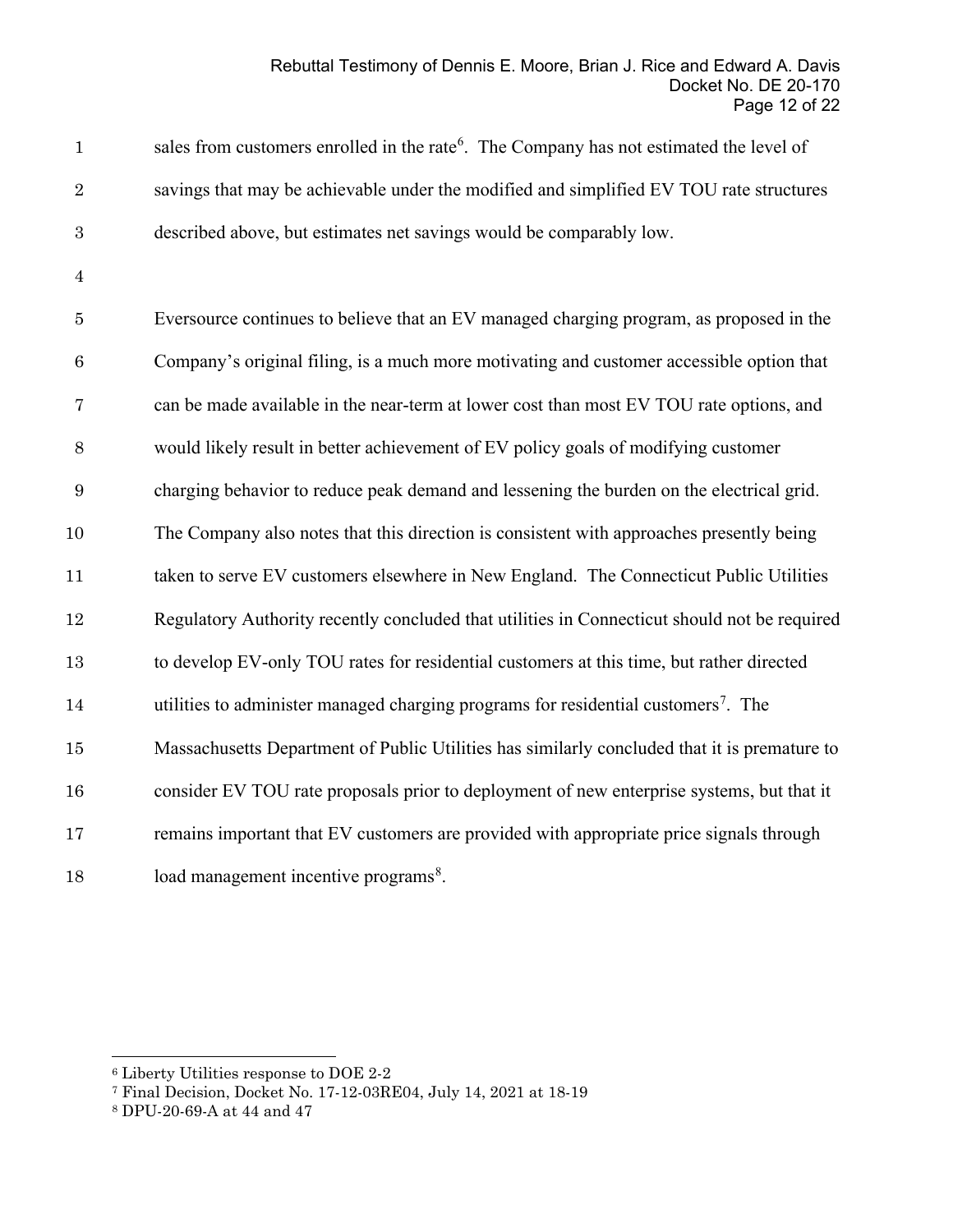### **II. HIGH-DEMAND DRAW EV CHARGING RATE DESIGN**

# **Q. Please explain the steps the Company has taken develop and propose rate options for high-demand draw EV charging.**

- A. Eversource designed a rate option for high-demand draw, commercial EV charging
- without demand charges pursuant to the Settlement Agreement on Permanent
- Distribution Rates ("the Settlement Agreement") approved by the Commission in Docket
- No. DE 19-057. The terms of the Settlement Agreement required the Company to file a
- proposed alternative to demand charges for EV charging rates in Docket No. DE 19-057.
- The Company made this required filing on April 15, 2021 and the Commission
- subsequently opened Docket No. 21-078 for review of the Company's proposed demand
- charge alternative EV charging rate and accompanying EV make-ready infrastructure
- proposal, and further ordered that those two proposals remain together in Docket No. DE
- 21-078 for separate consideration from the proposals at issue in this docket.
- 

 To help determine the design of the demand charge alternative rate, the Company met with diverse stakeholders in advance of filing the rate, to ensure the rate satisfied the customer needs and market barriers such a rate was intended to resolve. As part of this design input process, the Company reviewed and evaluated a variety of potential rate design options which it then presented and discussed with the stakeholder groups. As explained in testimony the Company filed in support of its proposal in Docket No. DE  $-21-078<sup>9</sup>$  $-21-078<sup>9</sup>$  $-21-078<sup>9</sup>$ , the Eversource team developed its demand charge alternative with the goals of addressing recognized market entry barriers that demand charges create for the

<span id="page-12-0"></span><https://www.puc.nh.gov/Regulatory/Docketbk/2021/21-078.html>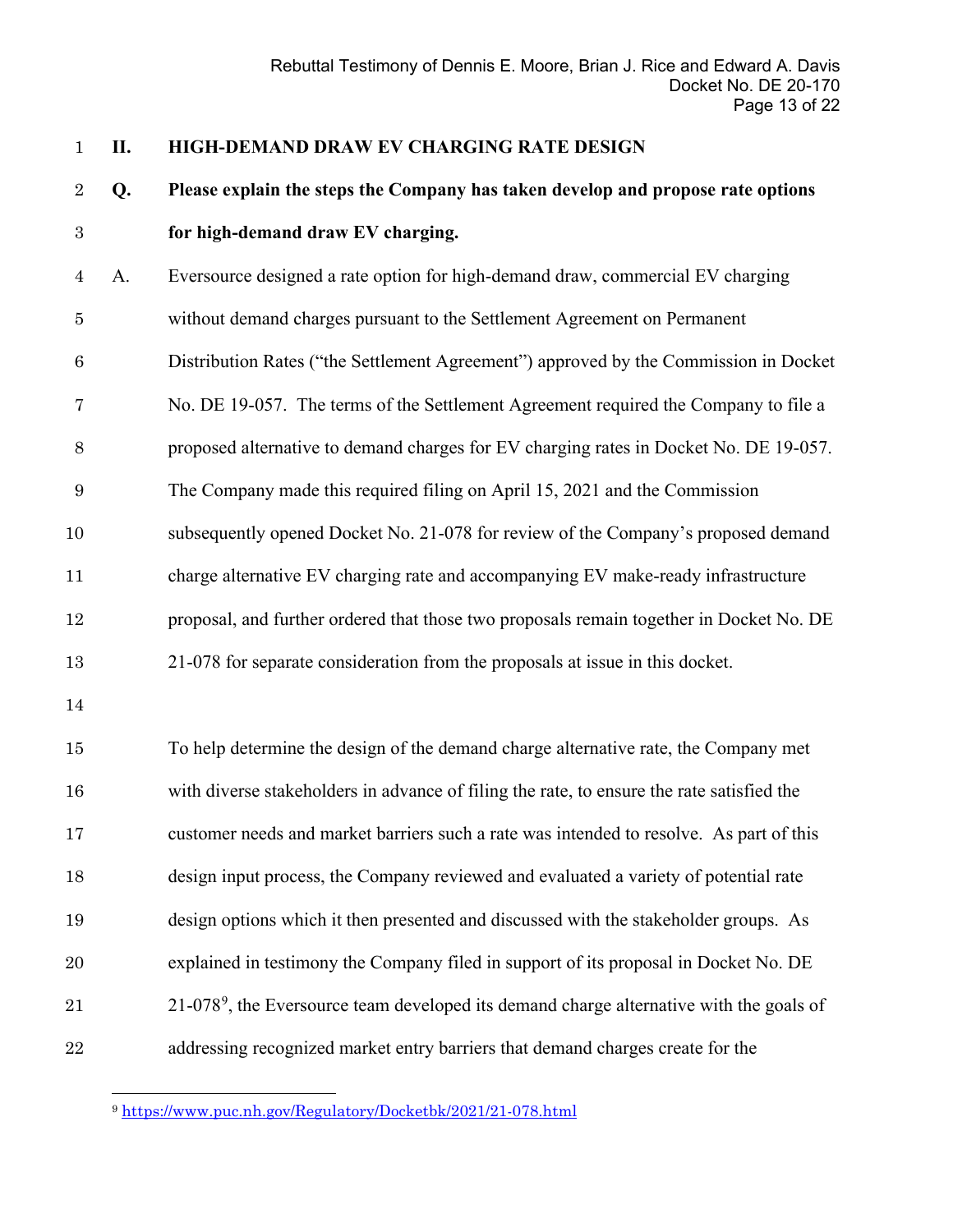| $\mathbf{1}$   |    | development of public Direct Current Fast Charging ("DCFC") infrastructure, while also              |
|----------------|----|-----------------------------------------------------------------------------------------------------|
| $\sqrt{2}$     |    | minimizing potential for cross-subsidization and assuring rate stability and simplicity, as         |
| $\sqrt{3}$     |    | compared with time-varying and hybrid volumetric/demand charge high-demand draw                     |
| $\overline{4}$ |    | commercial rate designs.                                                                            |
| $\bf 5$        |    |                                                                                                     |
| $\,6\,$        | Q. | How do current commercial rates that include demand charges present market                          |
| 7              |    | barriers to the development of DCFC infrastructure?                                                 |
| $8\,$          | A. | Stakeholders that participated in Docket No. 19-057 and were signatories to the approved            |
| $9\,$          |    | Settlement Agreement noted that DCFC stations are currently characterized by having a               |
| 10             |    | low load factor, or utilization rate, with sporadic instances of high energy use. Site hosts        |
| 11             |    | can face high demand charges due to the few peak charging sessions that occur each                  |
| 12             |    | month, but are not offset by overall utilization, as that remains low. Given the limited            |
| 13             |    | flexibility for EV charging site hosts to pass on demand charge costs to customers, this            |
| 14             |    | dynamic creates the risk of economically unsustainable losses <sup>10</sup> . The Company sought to |
| 15             |    | address the potential adverse impacts of demand charges on EV charging station cost                 |
| 16             |    | structures through an alternative rate that assesses higher volumetric rates for high-              |
| 17             |    | demand draw charging in lieu of demand charges. The result of this alternative rate                 |
| 18             |    | structure is that it allows DCFC charging customers to much more readily anticipate how             |
| 19             |    | operating costs will vary with charging activity at low levels of station utilization, and          |
| 20             |    | therefore more reliably manage the financial results of DCFC operations.                            |
| 21             |    |                                                                                                     |

<span id="page-13-0"></span> $^{\rm 10}$  Docket No. DE 19-057 Direct Testimony of Kevin Miller at 12-13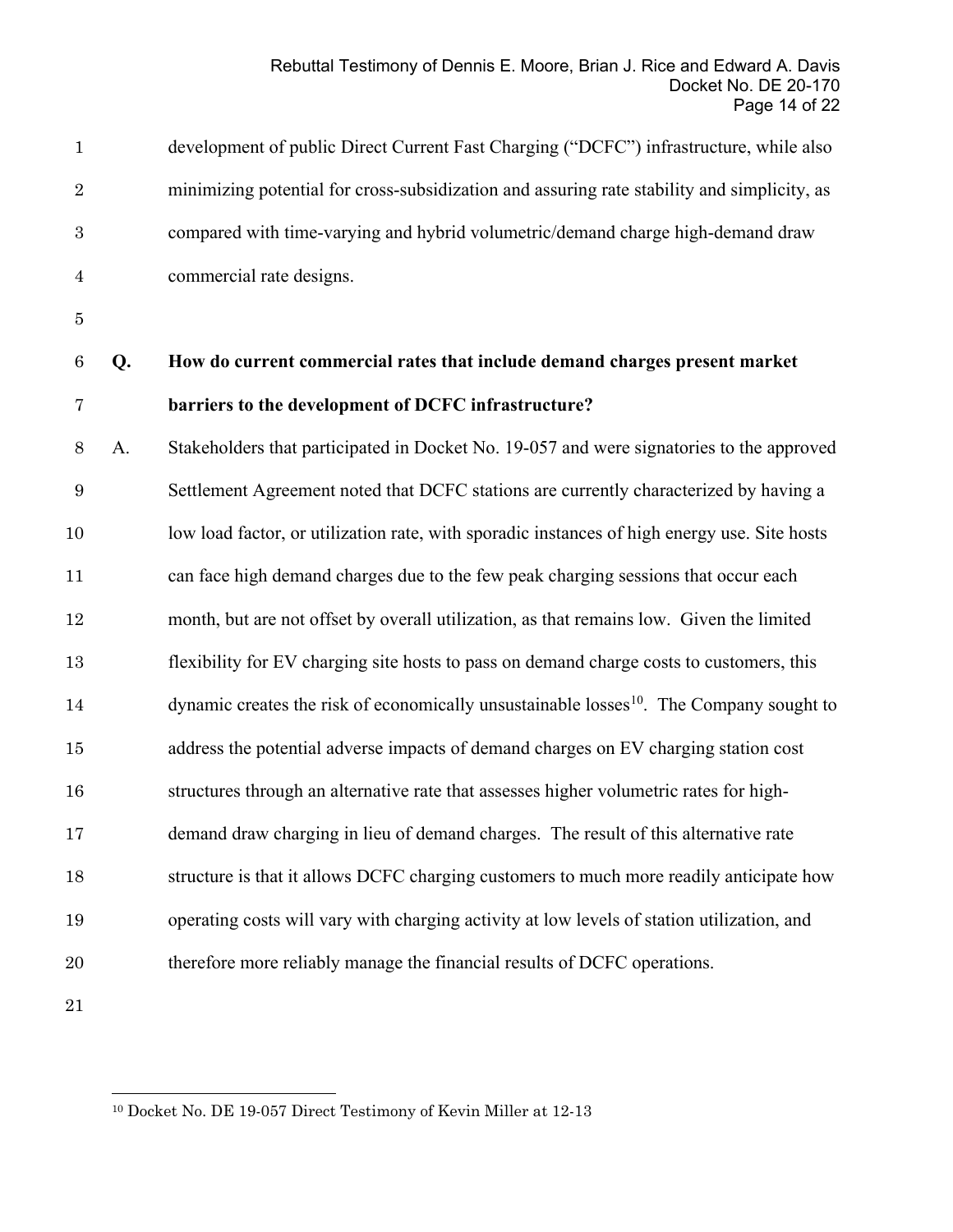# **Q. How has the Company sought to minimize the risks of costs being unfairly shifted to non-EV customers through alternative rate structures?**

 A. The Company agrees it's important that any alternative rate avoid a disproportionate or persistent discount to what customers would pay under otherwise applicable rates. Providing such a degree of discount risks unfairly shifting costs to other customers if alternative rates did not result in EV charging customers paying a fair share of costs for their use of the electric power system. The Company sought to minimize this risk with the demand charge alternative under review in Docket No. DE 21-078 by accounting for the fact that high-demand draw EV charging stations are expected to have a load profile very different from other commercial customers. Using current commercial utilization rates in New Hampshire, the Company calculated alternative volumetric rates based upon a 10 percent load factor for high-demand draw EV charging customers instead of a load factor representative of non-EV commercial customers with dissimilar load profiles. This method of calculating alternative rates produces volumetric rates that are high, to offset unfair cost shifting, but more predictable and accessible than demand charges for EV charging station owners. Indeed, the Company's proposed alternative transmission and distribution rates produce a combined rate of over 29 cents/kWh, providing a stable volumetric rate that mitigates cost shifting (which further decreases as utilization levels increase) while eliminating demand charges. The Company believes the alternative rate proposed in Docket No. DE 21-078 best maximizes revenue contributed, consequently avoiding unfair cost shifting, from high-demand draw EV charging facilities at low levels of utilization (which is the current state of such facilities in New Hampshire) while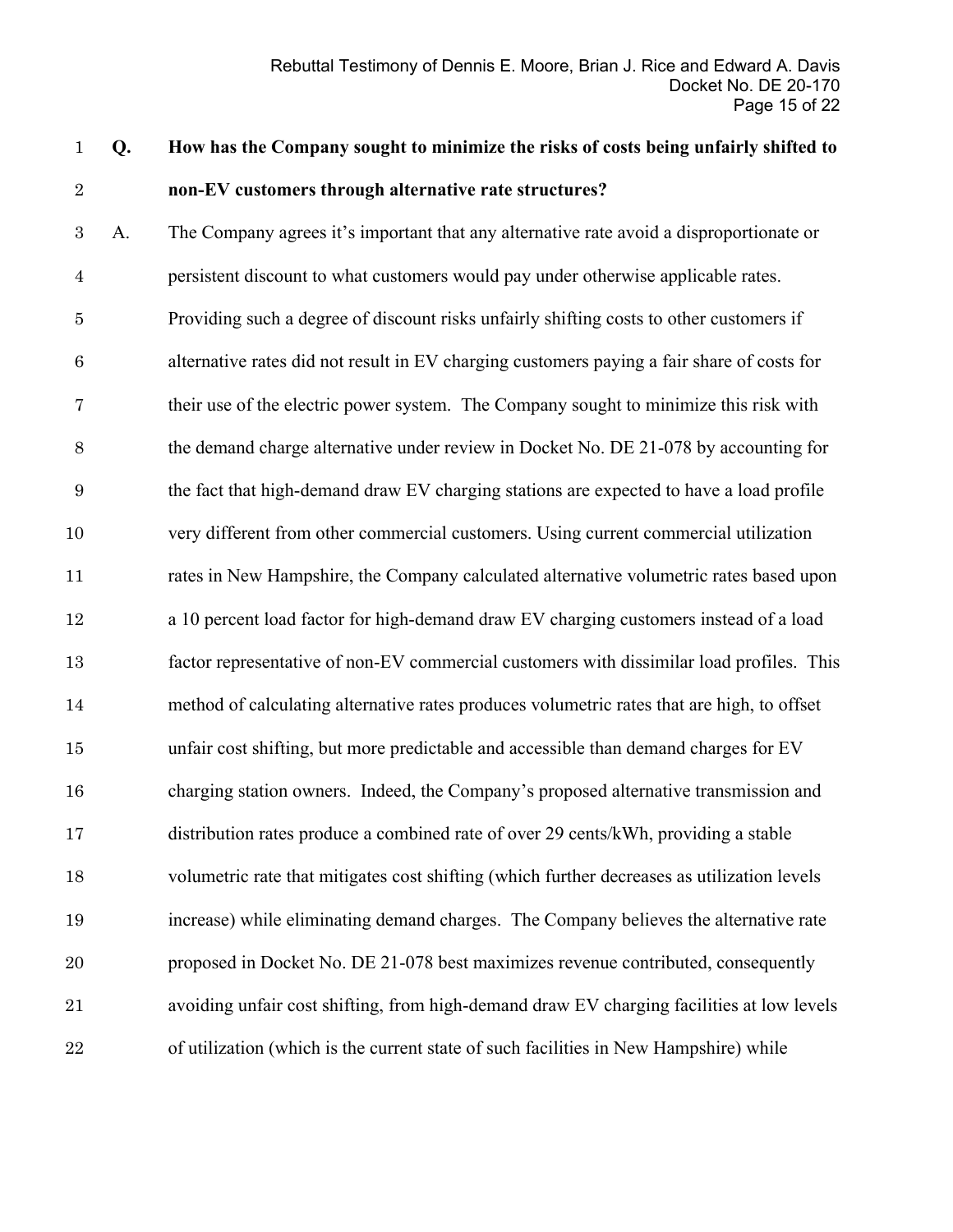- mitigating this identified significant barrier to the development of public DCFC charging infrastructure.
- 

| $\overline{4}$   | Q. | What rate design elements have been recommended in this proceeding that                                   |
|------------------|----|-----------------------------------------------------------------------------------------------------------|
| $\bf 5$          |    | Eversource should make available for high-demand draw EV charging customers?                              |
| $\,6\,$          | A. | Clean Energy New Hampshire and Conservation Law Foundation recommend the                                  |
| 7                |    | Commission issue an order stating that no demand charges be applied to EV charging for                    |
| $8\,$            |    | at least 10 years or upon DCFC reaching a utilization factor of 30 percent across all                     |
| $\boldsymbol{9}$ |    | utility service territories <sup>11</sup> . ChargePoint does not propose a specific rate design for high- |
| 10               |    | demand draw applications but notes that TOU rates may not be the ideal solution for                       |
| 11               |    | public DCFC stations that are often used by EV drivers that cannot adjust their usage to                  |
| 12               |    | avoid the impact of higher priced TOU time periods <sup>12</sup> , rendering TOU price signals moot       |
| 13               |    | for this particular application. DOE has provided the most detailed high-demand draw                      |
| 14               |    | rate proposal of the parties to this docket, recommending a two-period seasonal EV TOU                    |
| 15               |    | high-demand draw rate and providing an illustrative rate included in the Testimony of                     |
| 16               |    | Sanem Sergici <sup>13</sup> .                                                                             |
| 17               |    |                                                                                                           |
| 18               |    |                                                                                                           |

<span id="page-15-0"></span><sup>&</sup>lt;sup>11</sup> Direct Testimony of Christopher Villarreal for Clean Energy New Hampshire and Conservation Law Foundation at 28

<span id="page-15-1"></span> $^{\rm 12}$  Direct Testimony of Matthew Deal at  $7$ 

<span id="page-15-2"></span>Direct Testimony of Sanem Sergici at Bates 26-29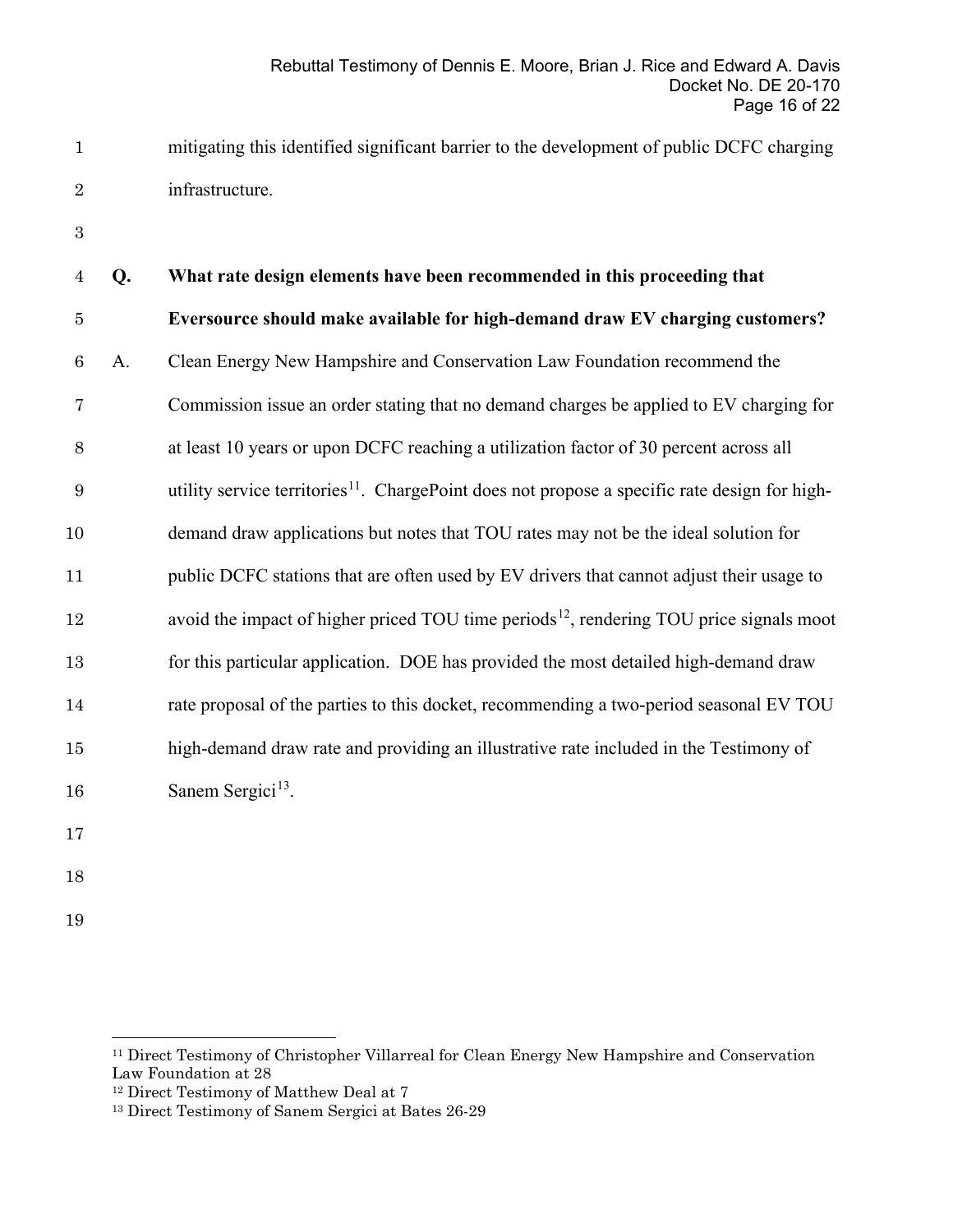| $\mathbf{1}$     | Q. | Does Eversource believe the Commission should suspend demand charges for EV                 |
|------------------|----|---------------------------------------------------------------------------------------------|
| $\sqrt{2}$       |    | charging independent of rate offerings, as suggested by CLF and CENH?                       |
| $\boldsymbol{3}$ | A. | No. Without also introducing alternative rate structures to offset the revenue impact of    |
| $\overline{4}$   |    | eliminating of demand charges, unfair cost shifting to other customer sectors are likely to |
| $\bf 5$          |    | result. Eversource recognizes that the suspension of demand charges proposed by             |
| $\,6$            |    | CENH-CLF reflect a view that the Commission should consider rate design as a means of       |
| 7                |    | implementing EV policy and encouraging EV adoption across New Hampshire. The                |
| $8\,$            |    | Company agrees that suspension of demand charges would eliminate a large potential          |
| $\boldsymbol{9}$ |    | barrier to the development of EV charging infrastructure and, in turn, likely help          |
| $10\,$           |    | encourage the further adoption of EVs. However, the Company's current demand                |
| 11               |    | charges have been thoughtfully developed, reviewed and approved by the Commission as        |
| $12\,$           |    | fairly reflecting the cost of providing service to customers. Waiving such demand           |
| $13\,$           |    | charges without introducing an alternative rate structure for EV charging stations would    |
| $14\,$           |    | risk substantially under-collecting costs from EV charging customers and shifting the       |
| 15               |    | cost of supporting the electric power system to other customers. Eversource does not        |
| $16\,$           |    | believe it is the current policy of New Hampshire to encourage EV adoption through rate     |
| 17               |    | design elements that risk shifting substantial costs to non-EV customers. This is in        |
| 18               |    | contrast to the Company's proposed demand charge alternative rate that uses higher          |
| 19               |    | volumetric rates to mitigate cost shifting risks created by eliminating demand charges.     |
| 20               | Q. | Does Eversource recommend implementation of the illustrative high-demand draw               |
| 21               |    | EV TOU rate proposed by DOE?                                                                |
|                  |    |                                                                                             |

 A. No. Implementation of the illustrative high-demand draw TOU rate proposed by DOE would also shift costs to non-EV customers to a greater degree than the Company's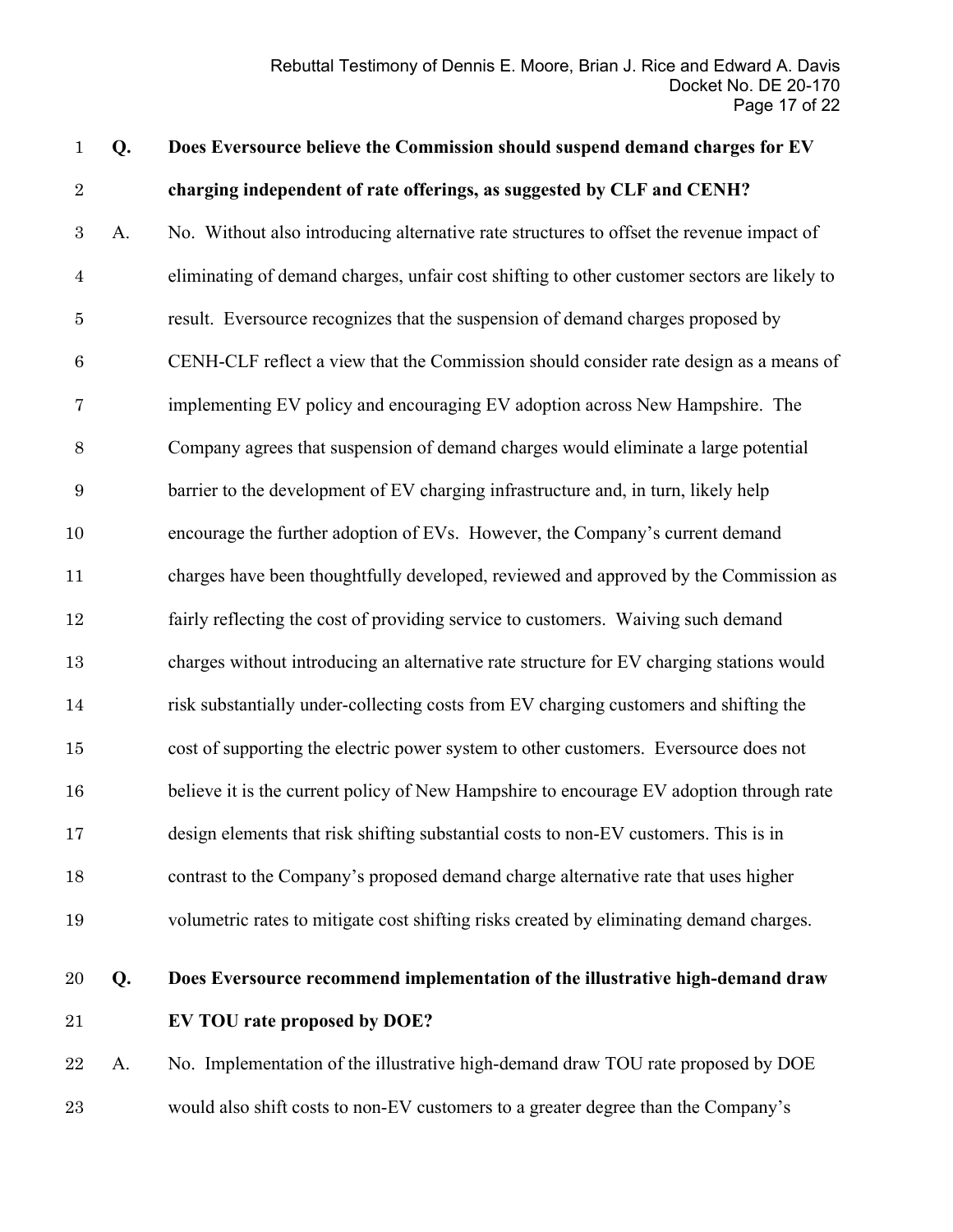| $\mathbf{1}$     |    | proposed demand charge alternative. DOE represents that subsidized rates for public            |
|------------------|----|------------------------------------------------------------------------------------------------|
| $\sqrt{2}$       |    | charging infrastructure are not warranted and believes customers on the demand charge          |
| $\boldsymbol{3}$ |    | alternative rate proposed by Eversource in Docket No. 21-078 would pay less than their         |
| $\overline{4}$   |    | fair share of system costs. But contrary to this assertion, DOE recommends a rate design       |
| $\bf 5$          |    | that would result in EV charging station customers paying even less than they would            |
| $\,6\,$          |    | under the demand charge alternative rate proposed by Eversource. As shown in Exhibit           |
| 7                |    | EAD-Rebuttal-1 the illustrative TOU rate proposed by DOE would collect, at most,               |
| $8\,$            |    | approximately 40 percent of the distribution and transmission revenue that would be            |
| $9\,$            |    | generated under the demand charge alternative proposed by the Company at lower levels          |
| 10               |    | of station utilization that are anticipated during at least initial operational periods of New |
| 11               |    | Hampshire charging stations.                                                                   |
|                  |    |                                                                                                |
| 12               |    |                                                                                                |
| 13               | Q. | Why did DOE determine that TOU rates should be set at levels which would result                |
| 14               |    | in high-demand draw EV customers paying disproportionately less for electric                   |
| 15               |    | service than other customer sectors?                                                           |
| 16               | A. | A significant driver behind the rates calculated by DOE appears to be the allocation of        |
| 17               |    | costs based upon the class-average load profile for Rate $GV$ – the existing rate (that        |
| 18               |    | includes demand charges) that would most likely apply to high-demand draw customers.           |
| 19               |    | As previously explained by the Company, the load profile of high-demand draw DCFC              |
| 20               |    | customers is expected to be significantly different from that of the overall GV Rate class.    |
| 21               |    | This is significant because of how such a different load profile can generate revenue in       |
| $\bf{22}$        |    | the absence of demand charges. The load factor, or utilization level, of EV charging           |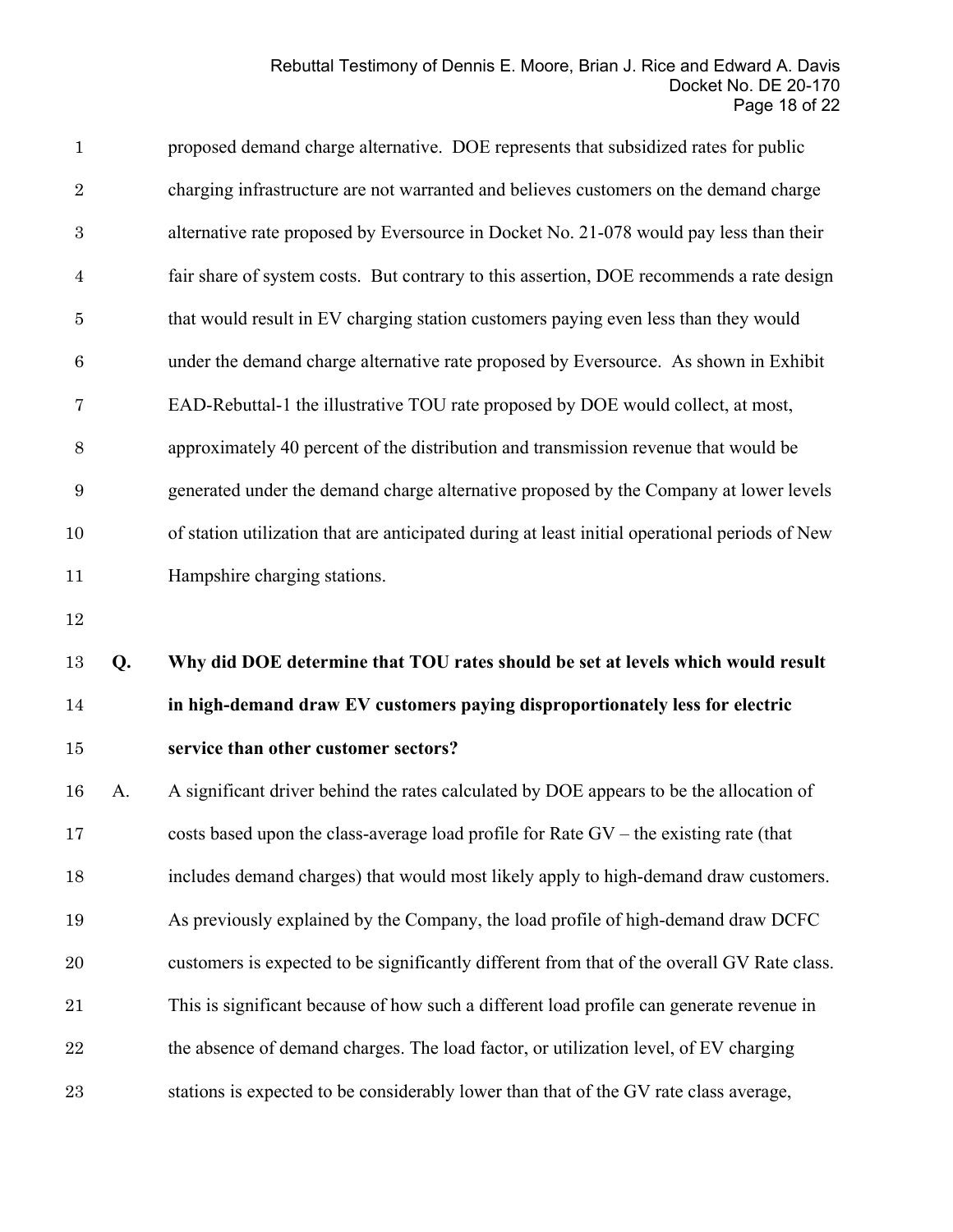| $\mathbf 1$      | particularly in initial years of station operation, as indicated by current utilization levels |
|------------------|------------------------------------------------------------------------------------------------|
| $\overline{2}$   | of charging stations in New Hampshire. Designing a rate using the GV class-average             |
| 3                | load profile assumes that revenues currently recovered through demand-based rates              |
| 4                | would be recovered from a much higher volume of kWh sales under the high-demand                |
| $\overline{5}$   | draw TOU rate than would actually occur for high-demand draw EV charging customers             |
| $\boldsymbol{6}$ | in New Hampshire for the foreseeable future. The result of DOE's reliance on this              |
| 7                | premise is that their proposed TOU rate for high-demand draw customers produces lower          |
| 8                | revenues and increases the risk that EV charging customers, with much different                |
| 9                | utilization than the average rate GV customers, will contribute much less than their fair      |
| 10               | share of costs than they otherwise would under prevailing demand-charge based rates, or        |
| 11               | Eversource's proposed demand charge alternative.                                               |
| 12               |                                                                                                |

## **Q. Could the TOU rate proposed by DOE be adjusted to reduce the likelihood of unfair cost shifting?**

 A. The Company does not currently have sufficient data from which a class-average EV charging load profile could be reliably produced in order to comprehensively revise the rate calculations performed by DOE's consultant to result in a high-demand draw TOU rate that would avoid unfair cost shifting. This is another reason why high-demand draw TOU rates may not be best suited for New Hampshire in the near-term, but could likely prove to be appropriate as the market evolves. The Company expects that there will be better opportunities to design high-demand draw EV TOU rate designs in the future 22 based on robust historical load data as EV adoption expands. At this time, Eversource has addressed the expected difference in load profiles between high-demand draw EV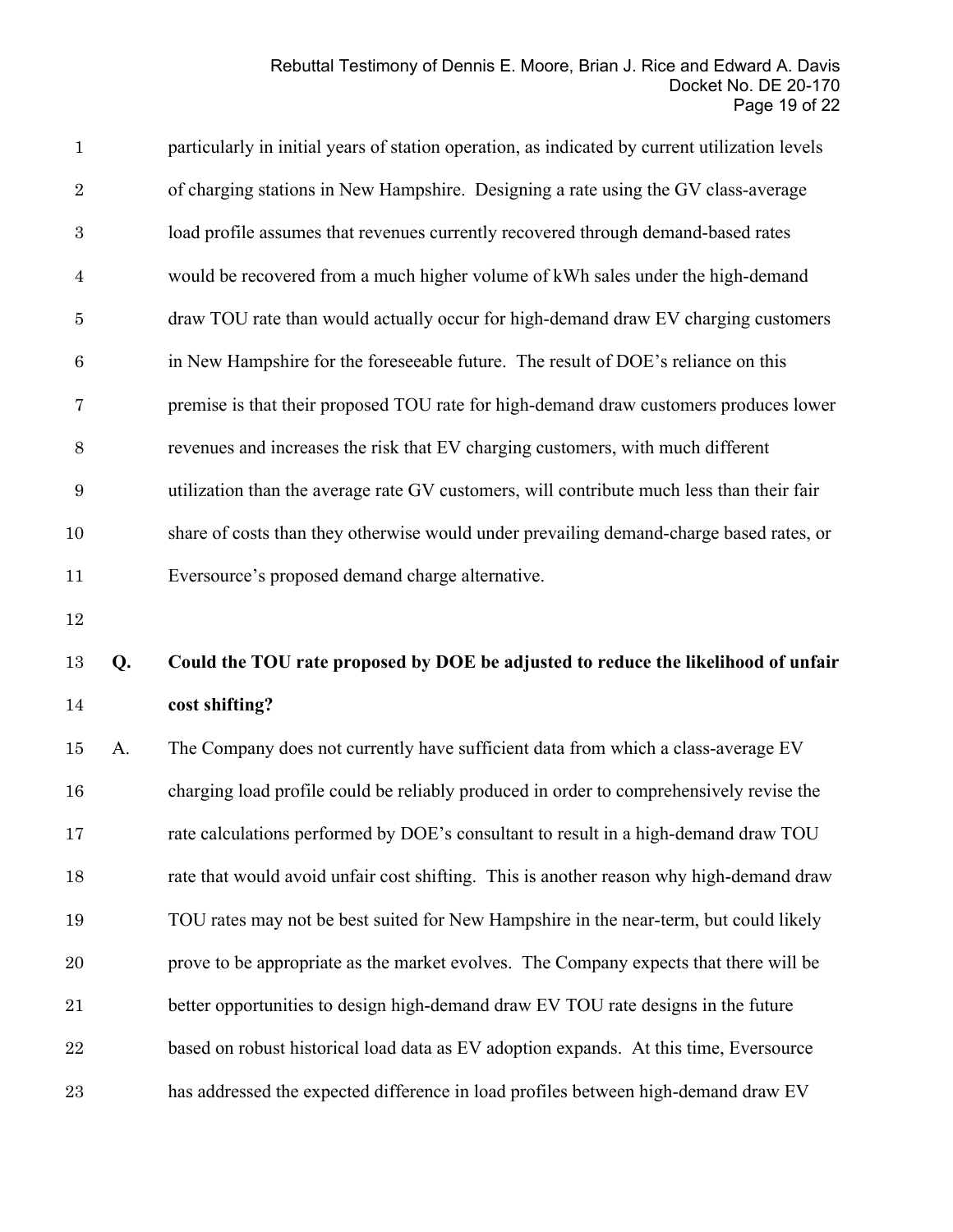| $\mathbf{1}$     | charging customers and rate GV customers by adjusting proposed alternative rates based         |
|------------------|------------------------------------------------------------------------------------------------|
| $\sqrt{2}$       | upon the ratio of the rate GV class-average load factor to a load factor reflective of initial |
| $\boldsymbol{3}$ | EV charging station operations. Application of a similar adjustment to the TOU rate            |
| $\overline{4}$   | proposed by DOE would produce an illustrative TOU rate less likely to risk shifting costs      |
| $\bf 5$          | to non-EV customers, but the resulting rates would be much higher and likely risk              |
| $\,6$            | preserving barriers to the development of DCFC infrastructure.                                 |
| 7                |                                                                                                |
| $8\,$            | Eversource is concerned that introducing much higher rates for charging during peak            |
| 9                | periods would make it more difficult for charging station owners to anticipate operating       |
| 10               | costs in a way that would provide needed confidence in the financial results of charging       |
| 11               | station operations. Furthermore, even if end-user charging rates were aligned with TOU         |
| 12               | rate structures, such high rates would be punitive to EV customers who have little             |
| 13               | discretion to select the time at which it is necessary for them to use high-demand draw        |
| 14               | DCFC charging facilities.                                                                      |
| $15\,$           |                                                                                                |
| 16               | The Company believes the demand charge alternative proposed in Docket No. DE 21-078            |
| 17               | strikes a more effective balance between addressing demand charge barriers and                 |
| 18               | mitigating cost shifting. The Company deliberately sought to advance these goals in a          |
| 19               | manner that provides a simple, stable volumetric price that was well received by               |
| 20               | stakeholders. Further increasing alternative pricing to an extreme during some periods         |
| 21               | would risk upsetting the balance that Eversource sought to achieve through its proposed        |
| 22               | demand-charge alternative.                                                                     |
|                  |                                                                                                |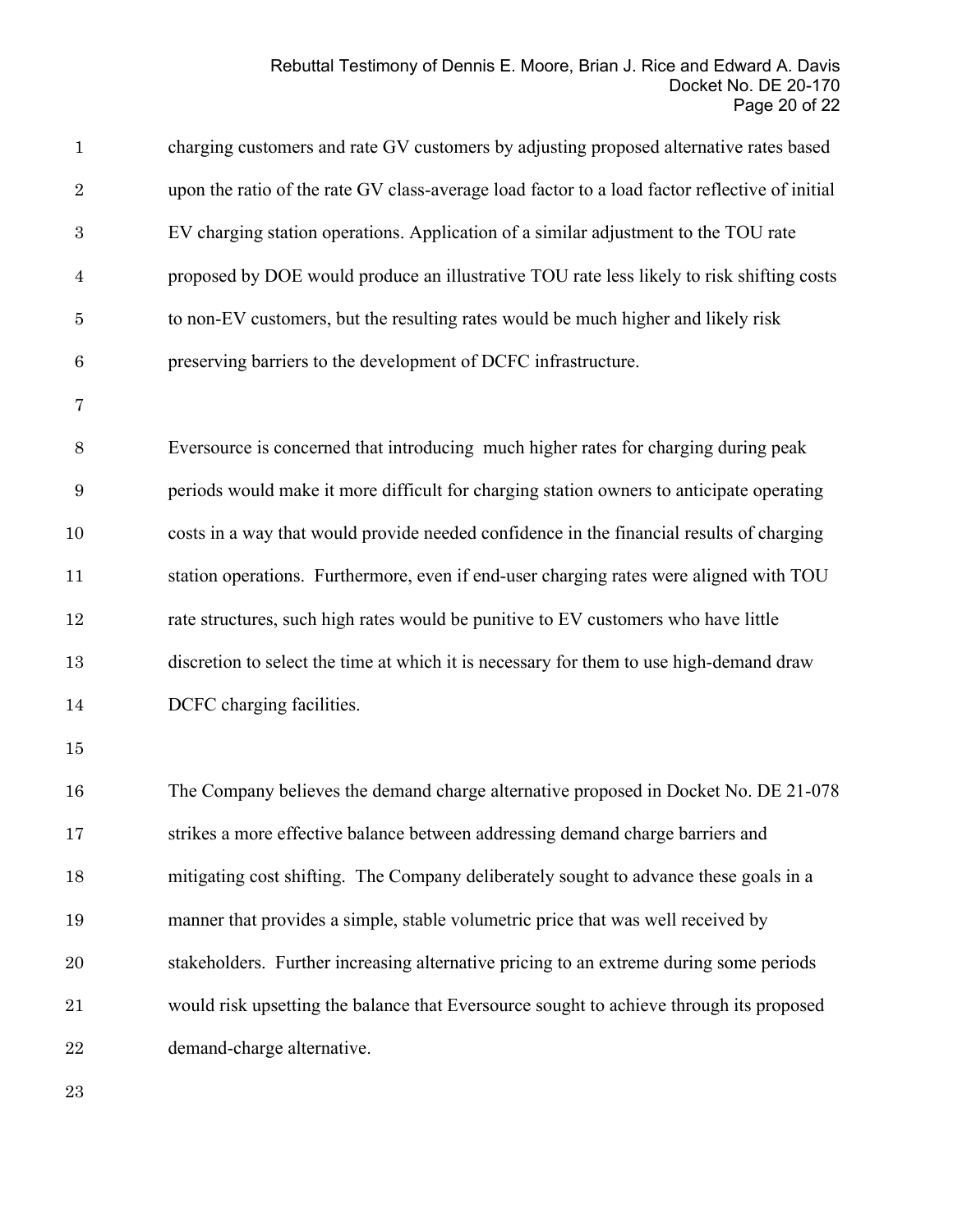### **IV. CONCLUSION**

### **Q. Please summarize the Company's recommended approach for serving EV customers in the near-term.**

 A. Eversource looks forward to effectively serving its customers that are expected to drive EVs in growing numbers, and advancing appropriate New Hampshire policies that support equitable rate design and optimal use of distribution company facilities as EV adoption grows. The Company encourages the Commission to consider that simple, customer-friendly and lower-cost approaches to EV rate design, such as managed charging and the Company's proposed demand charge alternative rate, may be the most constructive and beneficial to customers for the Company to implement in the near-term. Eversource believes that it can most effectively support the responsible and equitable near-term development of public DCFC infrastructure through the demand charge alternative presently under review by the Commission in Docket No. 21-078. Eversource also continues to believe that managed charging is the most customer-friendly low cost approach the Company could pursue in the near-term to encourage optimized charging activity by residential customers. However, to the extent the near-term availability of residential EV TOU rate options is a priority of the Commission that merits incremental ratepayer-funded expenditures, Eversource advises that separately- metered EV TOU rates which are structured similarly to current Eversource TOU rates could be implemented at lower incremental cost than could more complex TOU rate structures that include either a three-period TOU rate or the two-period rate recommended in DOE testimony (varying all three components of generation, transmission, and distribution). Importantly, Eversource does not expect that